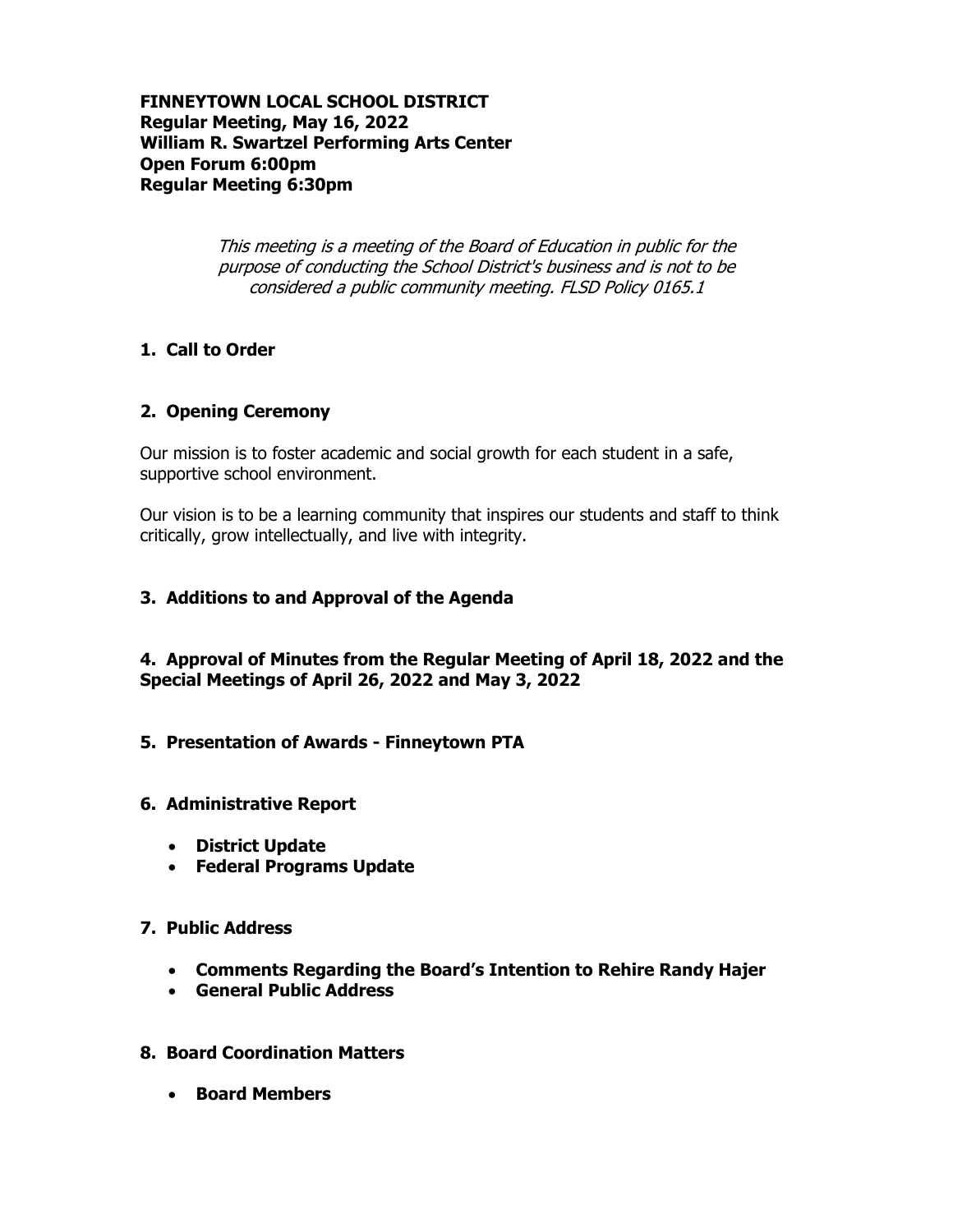# **9. Financial Matters**

## **9.1 Adoption of the Consent Calendar**

It is recommended that the Board adopt the "Consent Calendar" as follows:

Action by the Board of Education in adoption of the "Consent Calendar" at this point of the agenda means that all items appearing with an asterisk (\*) after the title constitute the "Consent Calendar" and are adopted by one single motion, unless a member of the Board of Education or the Superintendent requests that any such item be removed from the "Consent Calendar" and voted upon separately.

# **a) Monthly Financial Report\***

## **b) Depository and Investment Balances as of April 30, 2022\***

| U.S. Bank        |                                      | $0.0049\%$ | $\frac{1}{2}$ 473,193.05 |
|------------------|--------------------------------------|------------|--------------------------|
| <b>STAR Ohio</b> |                                      | $0.4100\%$ | \$22,290,280.45          |
|                  | U.S. Bank (construction fund)        | $0.4500\%$ | \$4,876,056.39           |
|                  | <b>STAR Ohio</b> (construction fund) | 0.4100\%   | \$4,891,549.57           |

## **c) Interest Earned on Depository and Investment Accounts as of April 30, 2022\***

| General Fund             | \$7,482.93  |
|--------------------------|-------------|
| <b>Construction Fund</b> | \$11,882.84 |

# **d) Monthly Bond Project Spending and Commitment Report\***

**[See attachment]**

# **10. Executive Session, in accordance with ORC 121.22(G)(1), in order to consider the compensation of public employees of the district**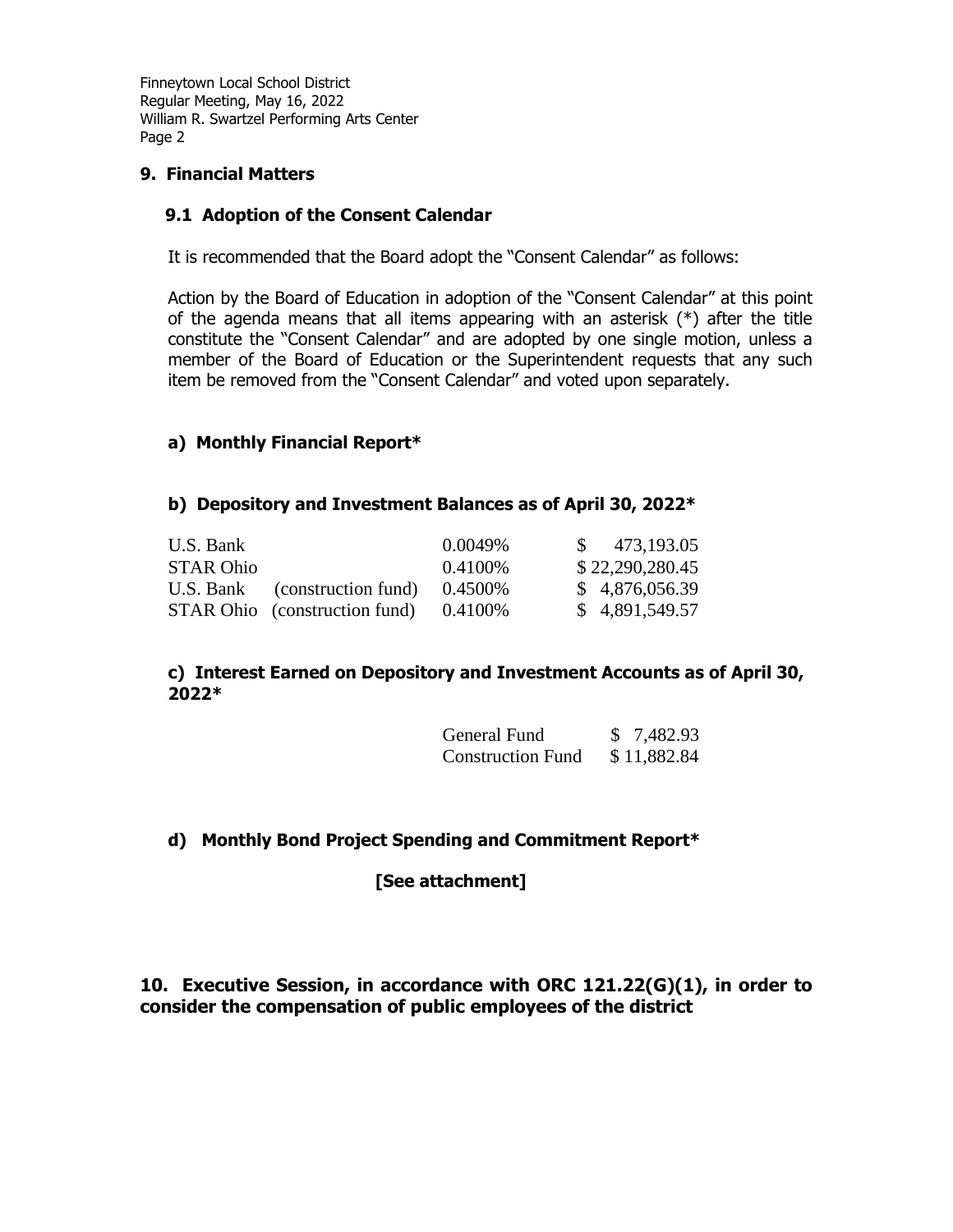# **11. Superintendent's Recommendations**

# **11.1 Adoption of the Consent Calendar**

It is recommended that the Board adopt the "Consent Calendar" as follows:

Action by the Board of Education in adoption of the "Consent Calendar" at this point of the agenda means that all items appearing with an asterisk  $(*)$  after the title constitute the "Consent Calendar" and are adopted by one single motion, unless a member of the Board of Education or the Superintendent requests that any such item be removed from the "Consent Calendar" and voted upon separately.

# **a) Acknowledgement of Resignations\***

It is recommended that the Board acknowledge the following resignations, which have been previously accepted by the Superintendent:

| <b>Cheryl Caldwell</b> | <b>Intervention Specialist</b><br>effective May 31, 2022 | (personal) |
|------------------------|----------------------------------------------------------|------------|
| <b>Matthew Hartman</b> | <b>Educational Assistant</b><br>effective May 27, 2022   | (personal) |
| <b>Heideh Javan</b>    | Kindergarten Teacher<br>effective May 31, 2022           | (personal) |

## **b) Approval of Contracts – Continuing Certified\***

It is recommended that the Board approve continuing contracts for the following returning certified staff members, effective August 1, 2022:

**Melissa Smith Britany Utley Whitney Walker**

# **c) Approval of Contracts – One Year Limited Certified\***

It is recommended that the Board approve one year limited contracts for the following returning certified staff members, effective August 30, 2022 through June 12, 2023:

| <b>David Backer</b>   |
|-----------------------|
| <b>Shannon Backer</b> |
| Jacynda Barton        |

**Jennifer Bayless Stephanie Belschner Jennifer Brunsman**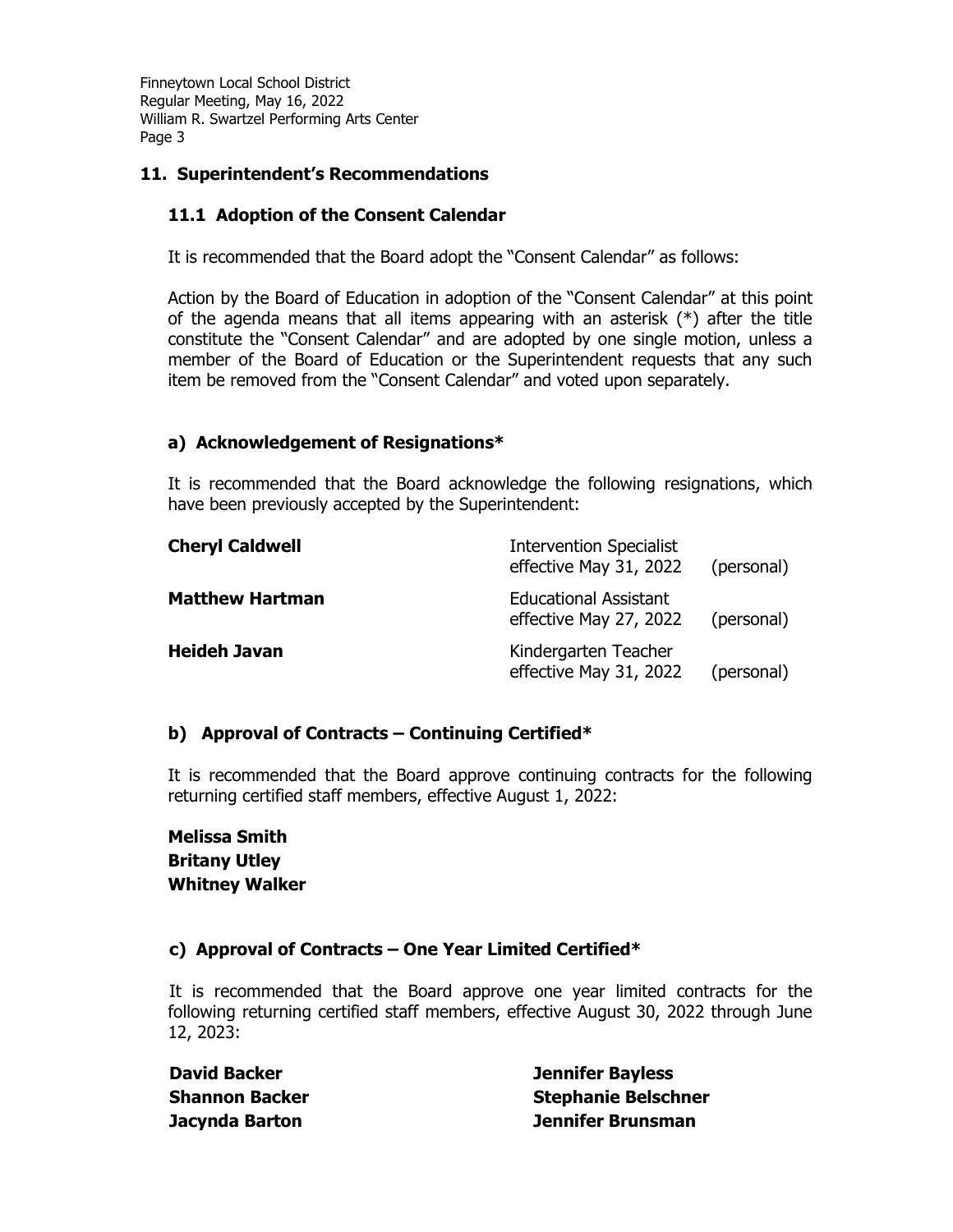> **Thomas Budday Heather Burkhardt Kyle Chambers Shannon Cleghorn Meredith Cottrell Angela Creutzinger Bradley Delaney Jonathan Engel Phil Farr Elijah Fenwick-Sanders Kayla Fields Kerry Finley Peter Fisher Samuel Fronk Megan Geis Matthew George Brittany Gunnell Elizabeth Gutierez Mark Hafner Samantha Hauck Melissa Hawkins Lauren Henline Keila Herbert Michael Holland Heather Howard Hannah Jones**

**Joanna Kelly Megan Kelly Stefanie Kennedy Hannah Klotz Ciera Knott Ashley Lewis Allison McCrea Kevin McCrea Kayla Miller Megan Murphy Bethany Noble Bradley Pierce Kaitlyn Pitchford Elizabeth Proctor Grace Rambo Ryan Richmond Michael Rosa Nancy Rouse Janelle Sowders Amanda Stevenson Taylor Theissen Angeline Trombley Lynn Volz Amanda Vordenberg David Wolferst Tonya Zerkle**

## **d) Approval of Contracts – One Year Retired/Rehired Certified\***

It is recommended that the Board approve one year limited contracts for the following returning retired/rehired certified staff members, effective August 30, 2022 through June 12, 2023:

**Al Bolton Kathleen White**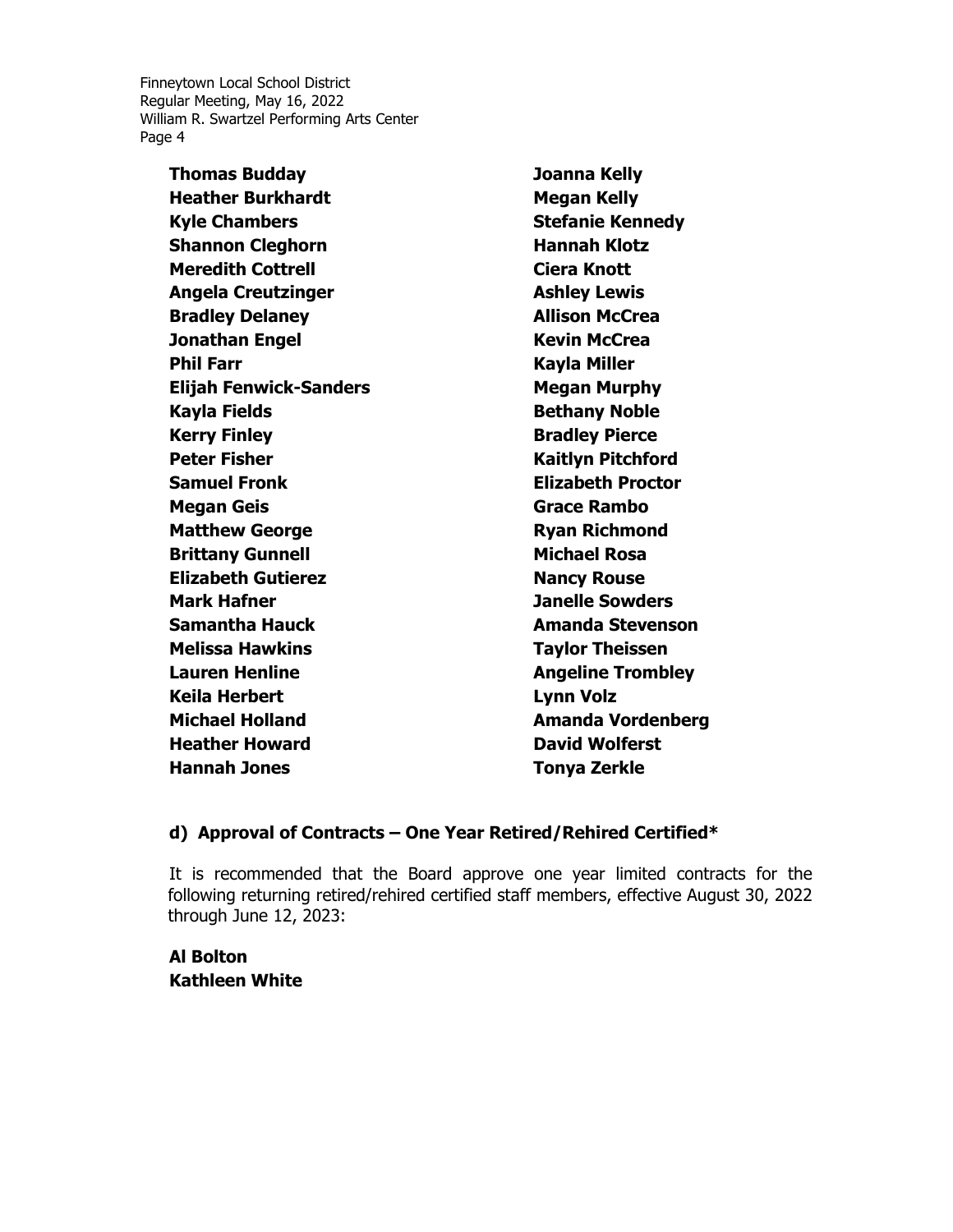# **e) Approval of Contract Revision – Continuing Certified\***

It is recommended that the Board approve the following revision to a continuing certified contract:

**Julie Galbraith**, .5 FTE Intervention Specialist, to full-time Intervention Specialist, effective August 30, 2022

# **f) Approval of Contract – One Year Limited Classified\***

It is recommended that the Board approve a one year limited contract for the following new classified staff member, effective July 1, 2022 through June 30, 2023:

## **Kristen Gerard**

# **g) Approval of Contracts – Continuing Classified\***

It is recommended that the Board approve continuing contracts for the following returning classified staff member, effective July 1, 2022:

**Bennie Allen Yvonne Allen-Smith Conrad Kolis Betsy Thomas Lisa Turner**

## **h) Approval of Contracts – One Year Retired/Rehired Classified\***

It is recommended that the Board approved one year limited contracts for the following returning retired/rehired classified staff members, effective July 1, 2022 through June 30, 2023:

## **Sandy Haskin Ellie White**

# **i) Approval of Contracts – Supplemental 2021-2022\***

It is recommended that the Board approve the following supplemental contracts, effective August 1, 2021 through June 30, 2022:

| <b>Mark Hafner</b> | Head Coach, Boys Varsity Track | \$3,455.00 |
|--------------------|--------------------------------|------------|
|--------------------|--------------------------------|------------|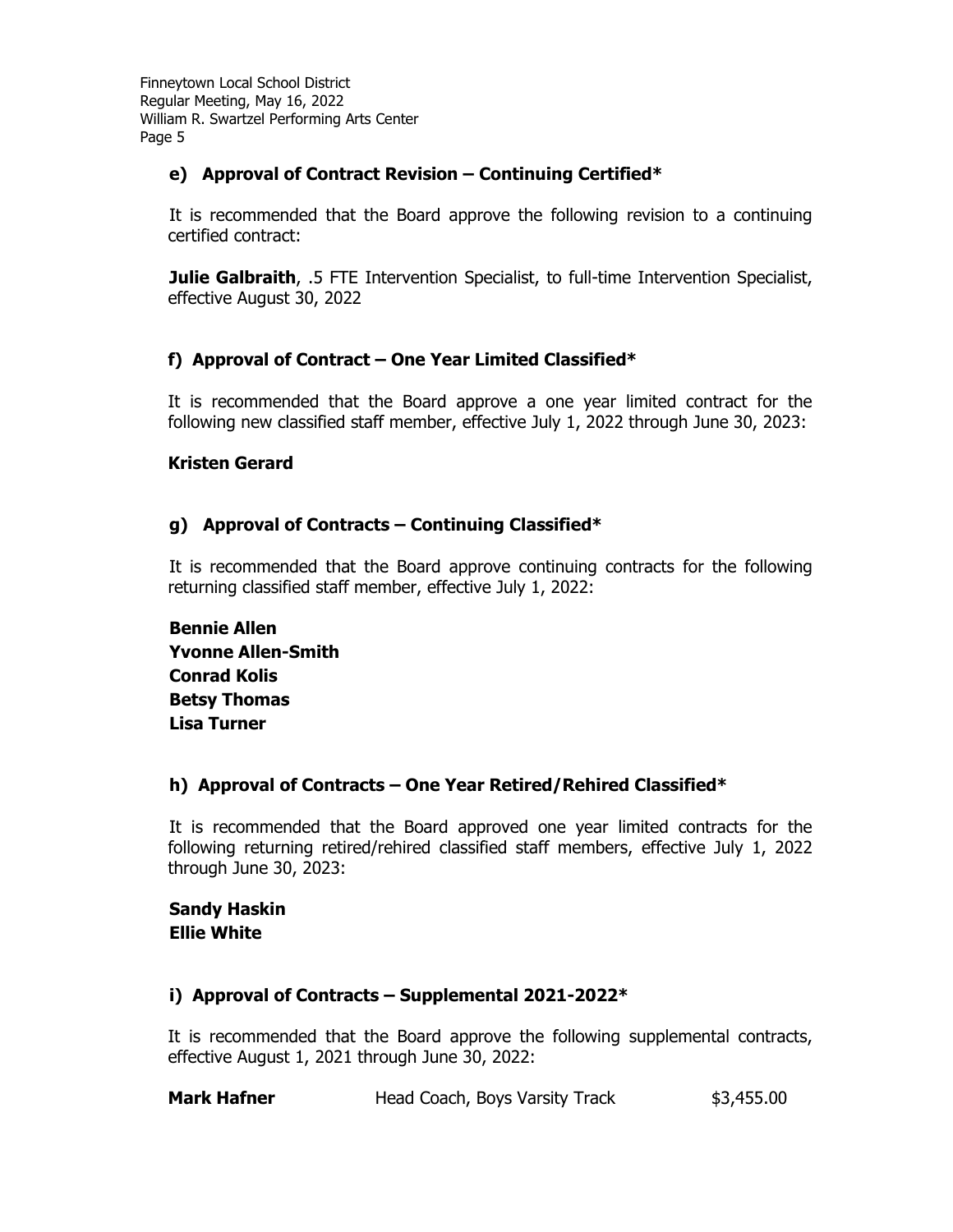| <b>Mark Hafner</b>   | Head Coach, Girls Varsity Track | \$3,455.00 |
|----------------------|---------------------------------|------------|
| <b>Brian Watson</b>  | Reserve Softball Coach          | \$1,728.00 |
| <b>Donovan Weber</b> | Head Coach, Boys Varsity Tennis | \$1,632.00 |

## **j) Approval of Contract – Two Year Limited Exempt\***

It is recommended that the Board approve a two year limited contract for the following exempt staff member, effective July 1, 2022 through June 30, 2024:

**Gerald Warmack** Athletic Director \$89,919.00

## **k) Approval of Administrative Contract\***

It is recommended that the Board approve the following Administrative Contract, effective August 1, 2022 through July 31, 2023:

**Tim Wagner** Director of Operations \$85,490.00

### **l) Approval of Administrative Contract Revisions\***

It is recommended that the Board approve revisions to the following Administrative Contracts, effective August 1, 2022 through July 31, 2023:

| <b>Grant Anderson</b> | \$113,271.00 |
|-----------------------|--------------|
| Jen Dinan             | \$120,350.00 |
| Anita Ruffin          | \$80,925.00  |
| <b>Lisa Samuel</b>    | \$83,540.00  |
| <b>Carol Miller</b>   | \$108,937.00 |
| <b>Eric Muchmore</b>  | \$103,750.00 |
| <b>Anton Walker</b>   | \$92,466.00  |

### **m) Approval of Pay Rates for Exempt Employees\***

It is recommended that the Board approve the following pay rates for exempt staff members, effective July 1, 2022:

| <b>Nancy Buescher</b> | \$21.22/hr. |
|-----------------------|-------------|
| <b>Connie Hudson</b>  | \$27.99/hr. |
| <b>Ann Morey</b>      | \$54,540.00 |
| Patti Schnur          | \$23.95/hr. |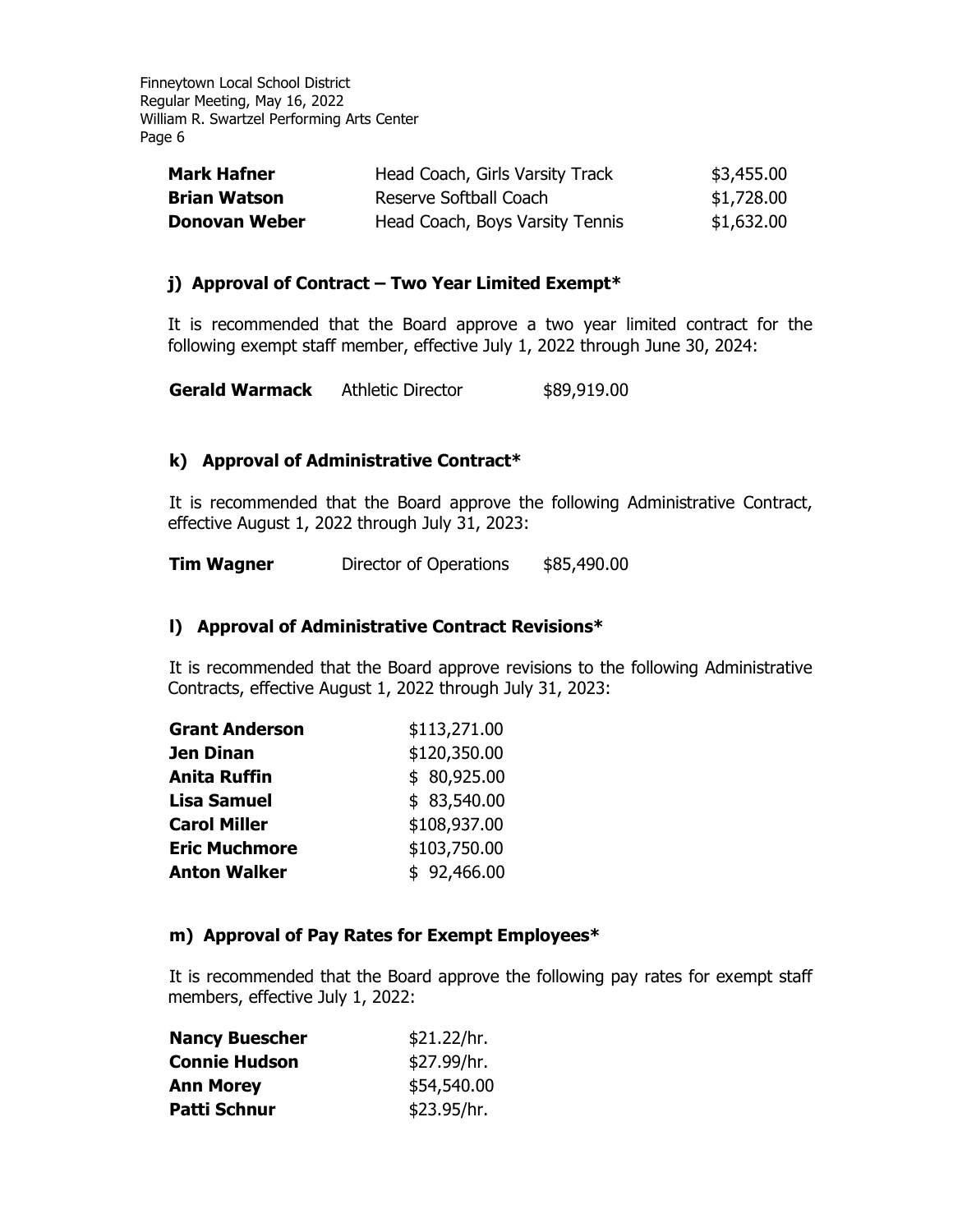## **Beverly Thal** \$33.62/hr.

# **n) Approval of Payment – Certified Staff Members\***

It is recommended that the Board approve payment to the following certified staff member who will perform duties outside of the regular work schedule, effective August 1, 2021 through July 31, 2022:

| <b>Sonya Garner</b>  | Summer School                                | \$19.87/hr |
|----------------------|----------------------------------------------|------------|
| Kayla Miller         | Summer School                                | \$19.87/hr |
| <b>Melissa Smith</b> | Professional Development for Gifted Services | \$500.00   |

## **o) Approval of Family and Medical Leaves\***

It is recommended that the Board approve the following Family Medical Leave(s):

**Glenda Bedinghaus,** Special Education Assistant, beginning March 11, 2022, and continuing through May 31, 2022 (revised).

**Brittany Gunnell,** Elementary Teacher, beginning May 16, 2022, and continuing through May 31, 2022.

## **p) Nonrenewal all 2021-2022 Supplemental and Personnel Service Contracts\***

It is recommended that the Board not renew the following 2021-2022 supplemental and personnel service contracts:

| <b>David Backer</b>        | Department Head, Math                 | \$1,688.00 |
|----------------------------|---------------------------------------|------------|
| <b>Stephanie Belschner</b> | Department Co-Head, Counseling        | \$844.00   |
| <b>Stephanie Belschner</b> | Advisor, ACT/SAT Testing              | \$672.00   |
| <b>Zach Blyberg</b>        | Head Coach, Freshman Basketball       | \$2,303.00 |
| <b>Matt Breines</b>        | House Dean, P.E.M.                    | \$2,900.00 |
| <b>Thomas Budday</b>       | Advisor, GSA                          | \$400.00   |
| <b>Robert Burlew</b>       | Head Coach, 8th Grade Boys Basketball | \$1,632.00 |
| <b>Robert Burlew</b>       | Head Coach, Varsity Men's Soccer      | \$4,511.00 |
| <b>Kyle Chambers</b>       | Asst. Coach, Varsity Wrestling        | \$2,207.00 |
| <b>Kyle Chambers</b>       | Asst. House Dean, Pringle             | \$200.00   |
| <b>Shannon Cleghorn</b>    | Dean, Ebenezer House                  | \$2,900.00 |
| <b>Kelly Cobb</b>          | Department Head, Science              | \$1,688.00 |
| <b>Adam Coffey</b>         | Head Coach, Varsity Wrestling         | \$5,951.00 |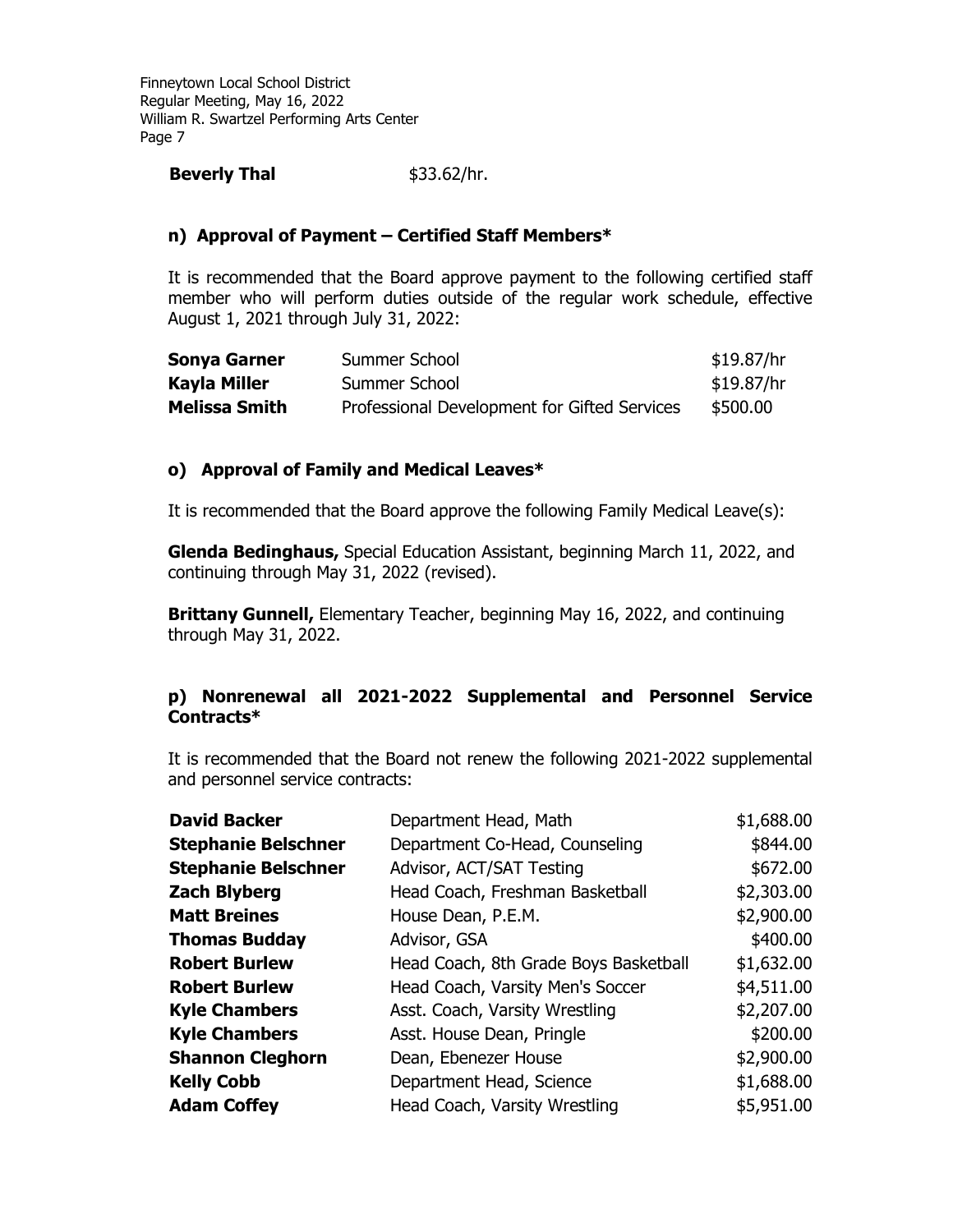| <b>Cathy Counts</b>           | Department Co-Head, Counseling         | \$844.00   |
|-------------------------------|----------------------------------------|------------|
| <b>Brett Crawford</b>         | Asst. Coach, Boys Varsity Basketball   | \$3,647.00 |
| <b>Bradley Delaney</b>        | Director, Band/Marching Band           | \$5,471.00 |
| <b>Bradley Delaney</b>        | Director, Pep Band                     | \$1,728.00 |
| <b>Jimmy Denson</b>           | Coach, Varsity Bowling                 | \$1,190.00 |
| Doug Dirr                     | Co-Advisor, Whitaker Student Council   | \$1,632.00 |
| <b>Kenneth Duke</b>           | Head Coach, MS Football                | \$2,200.00 |
| <b>Craig Dukes</b>            | Advisor, Math Olympiad                 | \$1,728.00 |
| <b>Tim Dunn</b>               | Adjunct Coach, Varsity Football        | \$3,000.00 |
| <b>Derrick Evans</b>          | Head Coach, Varsity Bowling            | \$1,728.00 |
| <b>Phil Farr</b>              | Advisor, Academic Team                 | \$1,401.00 |
| <b>Chris Fath</b>             | Adjunct Coach, Varsity Football        | \$2,500.00 |
| <b>Elijah Fenwick-Sanders</b> | Advisor, National Honor Society        | \$921.00   |
| <b>Elijah Fenwick-Sanders</b> | House Dean, Clark                      | \$2,900.00 |
| <b>Kayla Fields</b>           | Director, Elementary Chorus            | \$1,632.00 |
| <b>Sam Fronk</b>              | Asst. Director, Band                   | \$2,016.00 |
| <b>Sam Fronk</b>              | Asst. Director, Band Camp              | \$921.00   |
| <b>Sam Fronk</b>              | Asst. Director, Marching Band          | \$1,632.00 |
| <b>Queylah Gaines</b>         | Head Coach, Varsity Cheer (Basketball) | \$998.00   |
| <b>Matthew George</b>         | Co-Advisor, Whitaker Student Council   | \$816.00   |
| <b>Sara Ginn</b>              | Advisor, Brent Memory Book             | \$864.00   |
| <b>Anna Hafner</b>            | Head Coach, Reserve Cheer (Football)   | \$998.00   |
| <b>Anna Hafner</b>            | Head Coach, Varsity Cheer (Football)   | \$1,401.00 |
| <b>Mark Hafner</b>            | Head Coach, Boys Varsity Track         | \$3,455.00 |
| <b>Mark Hafner</b>            | Head Coach, Girls Varsity Track        | \$3,455.00 |
| <b>Reggie Hall</b>            | Head Coach, Varsity Boys Basketball    | \$4,799.00 |
| <b>Chevalier Harris</b>       | Head Coach, 7th Gr. Boys Basketball    | \$1,728.00 |
| <b>Morgan Hart</b>            | Head Coach, Reserve Volleyball         | \$1,632.00 |
| <b>Deb Hartlaub</b>           | Advisor, Whitaker Memory Book          | \$729.00   |
| <b>Melissa Hawkins</b>        | House Dean, Pringle                    | \$2,900.00 |
| <b>Lauren Henline</b>         | Department Head, World Languages       | \$1,688.00 |
| <b>Lauren Henline</b>         | House Co-Dean, Telford                 | \$1,450.00 |
| <b>Heather Howard</b>         | Advisor, House System                  | \$2,000.00 |
| <b>Heather Howard</b>         | House Dean, Kopke                      | \$2,900.00 |
| <b>Jennifer Jeffries</b>      | Head Coach, MS Cross Country           | \$1,728.00 |
| <b>Jennifer Jeffries</b>      | Head Coach, Varsity Cross Country      | \$1,632.00 |
| <b>Alec Johnson</b>           | Auditorium Manager                     | \$4,511.00 |
| <b>Zach Jung</b>              | Musical Theatre Choreographer          | \$921.00   |
| <b>Zach Jung</b>              | <b>Musical Theatre Director</b>        | \$1,632.00 |
| <b>Zach Jung</b>              | <b>Musical Theatre Producer</b>        | \$1,190.00 |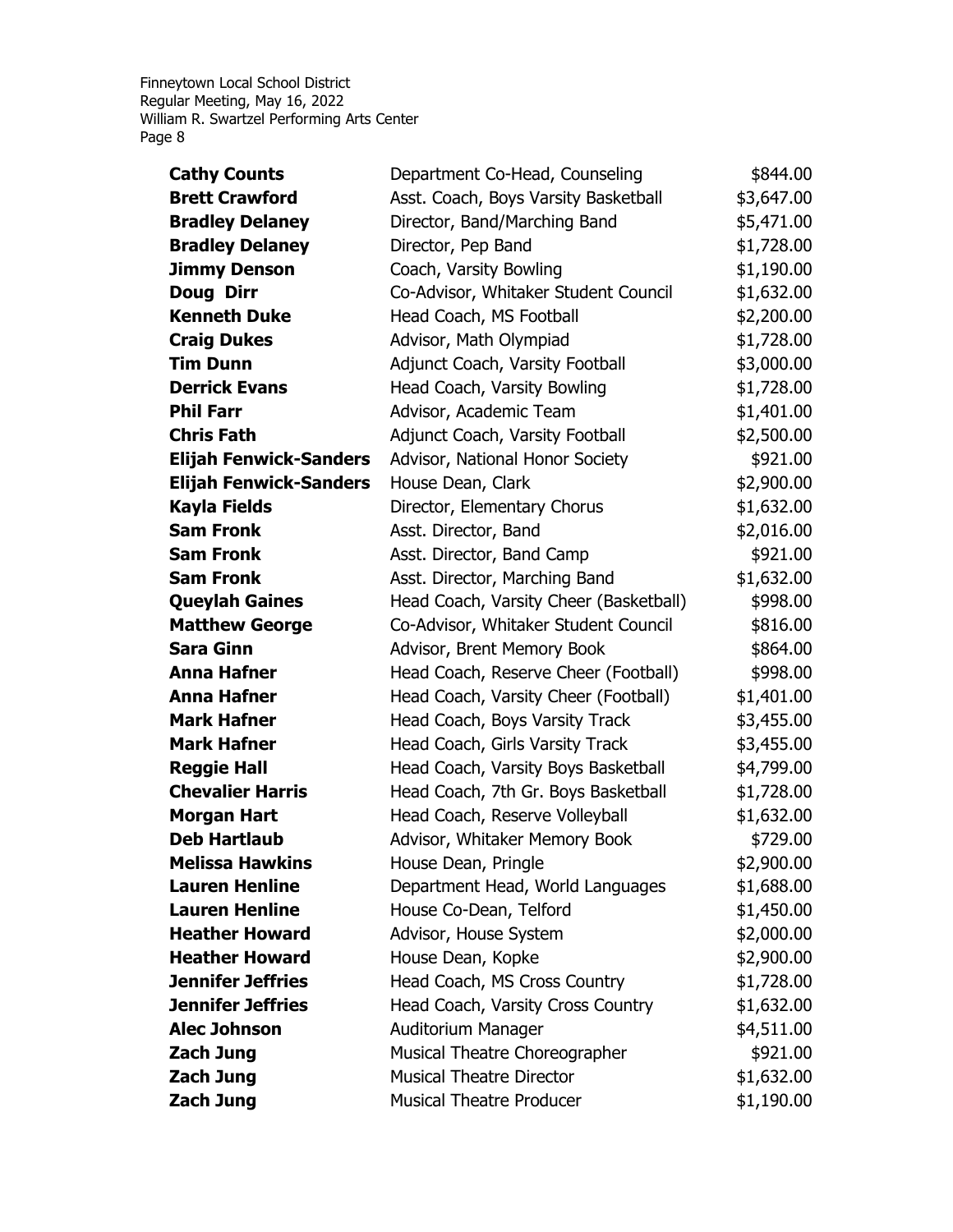| <b>Jeff Kathman</b>           | Head Coach, Varsity Golf                  | \$2,303.00  |
|-------------------------------|-------------------------------------------|-------------|
| <b>Jeff Kathman</b>           | Asst. Coach, Varsity Softball             | \$2,399.00  |
| <b>Stefanie Kennedy</b>       | Department Head, Music                    | \$1,688.00  |
| <b>Stefanie Kennedy</b>       | Director, HS Vocal Music                  | \$2,303.00  |
| <b>Stefanie Kennedy</b>       | Director, MS Vocal Music                  | \$1,401.00  |
| <b>Stefanie Kennedy</b>       | Director, Orchestra                       | \$2,687.00  |
| <b>Stefanie Kennedy</b>       | Director, X-Period MS Chorus              | \$1,401.00  |
| <b>Santangelo Lackey</b>      | Adjunct Coach, MS Football                | \$2,100.00  |
| <b>Kayla Lowe</b>             | Asst. House Dean, Clark                   | \$200.00    |
| <b>Kayla Lowe</b>             | Advisor, MS Yearbook                      | \$729.00    |
| <b>Brian Moragne</b>          | Adjunct Head Coach, Middle School Track   | \$2,500.00  |
| <b>LaDon Nelson</b>           | Head Coach, Varsity Baseball              | \$4,991.00  |
| <b>Bradley Pierce</b>         | Department Head, Social Studies           | \$1,688.00  |
| <b>Bradley Pierce</b>         | House Co-Dean, Telford                    | \$1,450.00  |
| <b>Mike Rosa</b>              | Department Head, Physical Education       | \$1,688.00  |
| <b>Stephen Schmuck</b>        | Head Coach, Reserve Boys Soccer           | \$2,399.00  |
| <b>Cody Schwegman</b>         | Asst. Coach, Varsity Men's Soccer         | \$2,783.00  |
| <b>Janelle Sowders</b>        | Department Head, English/Language Arts    | \$1,688.00  |
| <b>Laura Thompson</b>         | Department Co-Head, Special Education     | \$844.00    |
| <b>Joe Vlachos</b>            | Auditorium Manager                        | \$1,056.00  |
| <b>Lynn Volz</b>              | Head Coach, Middle School Wrestling       | \$2,399.00  |
| <b>Julie Vorwerck-Ficke</b>   | Art Department Support                    | \$500.00    |
| <b>Julie Vorwerck-Ficke</b>   | Department Head, Art                      | \$1,688.00  |
| <b>Danielle Wagers</b>        | Head Coach, Varsity Volleyball            | \$2,879.00  |
| <b>Michele Wallace Bowers</b> | Advisor, Flag Corp                        | \$1,536.00  |
| <b>Michele Wallace Bowers</b> | Choreography, Flag Corp                   | \$1,536.00  |
| <b>Chandra Ward</b>           | Co-Advisor, Whitaker Memory Book          | \$432.00    |
| <b>Conner Ware</b>            | Tech Director, Musical Theatre Production | \$1,632.00  |
| <b>Gerald Warmack</b>         | <b>Athletic Director</b>                  | \$10,000.00 |
| <b>Gerald Warmack</b>         | Head Coach, Strength/Conditioning         | \$2,111.00  |
| <b>Gerald Warmack</b>         | Head Coach, Varsity Football              | \$6,814.00  |
| <b>Gerald Warmack</b>         | Adjunct Asst. Coach, Girls Varsity Track  | \$1,650.00  |
| <b>Gerald Warmack</b>         | Adjunct Asst. Coach, Boys Varsity Track   | \$1,650.00  |
| <b>Brian Watson</b>           | Reserve Softball Coach                    | \$1,728.00  |
| <b>Donovan Weber</b>          | Head Coach, Boys Varsity Tennis           | \$1,632.00  |
| <b>Montorius Webley</b>       | Head Coach, MS Girls Basketball           | \$1,622.00  |
| <b>Mike Weiler</b>            | Adjunct Coach, Varsity Football           | \$2,600.00  |
| <b>Michael West</b>           | Head Coach, Varsity Women's Soccer        | \$3,359.00  |
| <b>Charles Williams</b>       | Head Coach, Varsity Girls Basketball      | \$4,799.00  |
| <b>Chris Williams</b>         | Head Coach, Reserve Boys Basketball       | \$2,879.00  |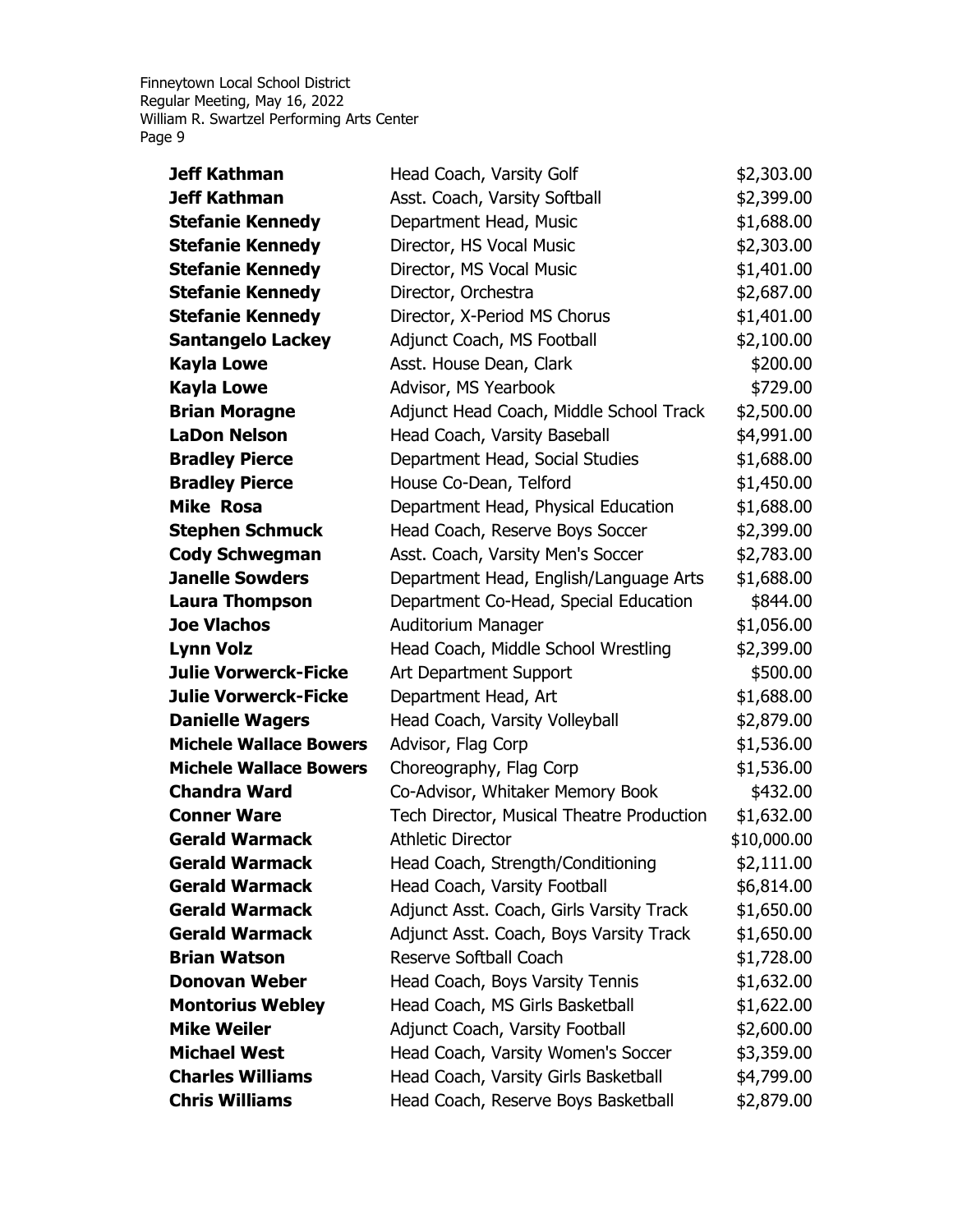**Dave Wolferst Head Coach, Varsity Softball** \$4,607.00

### **q) Approval of Substitute Teachers Provided by Comprehensive Substitute Solutions\***

It is recommended that the Board approve the following substitute teachers who are employed by Comprehensive Substitute Solutions and may be assigned to fill absences for the Finneytown Local School District, effective May 11, 2022:

Babatu, Kwesi Baker, Nadia Barnes, Cheryl Barnes, Roosevelt Barnett, Althea Bell, Danny Bellamah, Christopher Binford, Cornelia Blair, Ernetta Blank, Diana Blanks, Earl Blunt, Sharron Brinkman, Rosa Caceros, Carina Calhoun, Brenda Cargile, Joyce Causey, Mikal Chenault, Kennedy Colvin, Gayle Connor, Kathryn Cooper, Edward Copeland, David Cornwell, Robert Crowell, Kiara Crumpley, Tanagna Cruz, Eva Curtis, Hayley Davis, Gordon Davis, Rollins Davis, Samantha Delisio, John Dietz, John Dunn, Tim Duskin, Deemiah Evans, Patricia Gaines, Queylah

Gaski, Karen Giffin, David Gilbert, Jaylin Gray, Kiara Grote, Michael Hamon, Annamarie Henderson-Pitts, DeLaine Hopkins, Samuel Howard, Latrice Hudson, Denesha Hughes Jr., George Israel, Shamauel Jackson, Dionna Jones, Adasha Jones, Darrell Kelley-Gerton, Lisa King, Candace Laird, Maggie Leaver, Samantha Lockett, Teylar Marshall, Gwen Martin, Artis McCartney, Olivia Miller, Mari Kay Mosher, Parker Myers, Johnnie Nelson, Diamond Neri, McKenzie Nitti, Danielle Obert, Jennifer Ottesen, Lauren Padhy, Shivangi Palmore, Cori Parham, Ebony ParteeJohnson, Dionne Perez, Adesina

Phillips, Ciera Phipps, Marilyn Pittman, Felicia Pollington, Connie Price, Tanya Purdum, Deborah Rice, Alisha Richey, Sheila Robinson, Marilyn Rone, Jessica Ruffner, Sara Ryan, Samantha Salem, Duha Sandhage, Rory Schneider, Cindy Schuler, Emily Shaw Phyllis Sithe, Adam Skidmore, Carson St.Hilaire, Melissa Staley, Jordan Stegman, Jessica Sukovaty, Holly Sullivan, Clyde Tennyson, Emma Thomas, Jenna Thomas, Mark Elijah Thrower, Edith Tubbs, Quinetta Uetrecht, Kimberly Vaught, Alijah VonderHaar, Susan Walton, Ronald Ward, Melanie Weiler, Michael Whitaker, Richard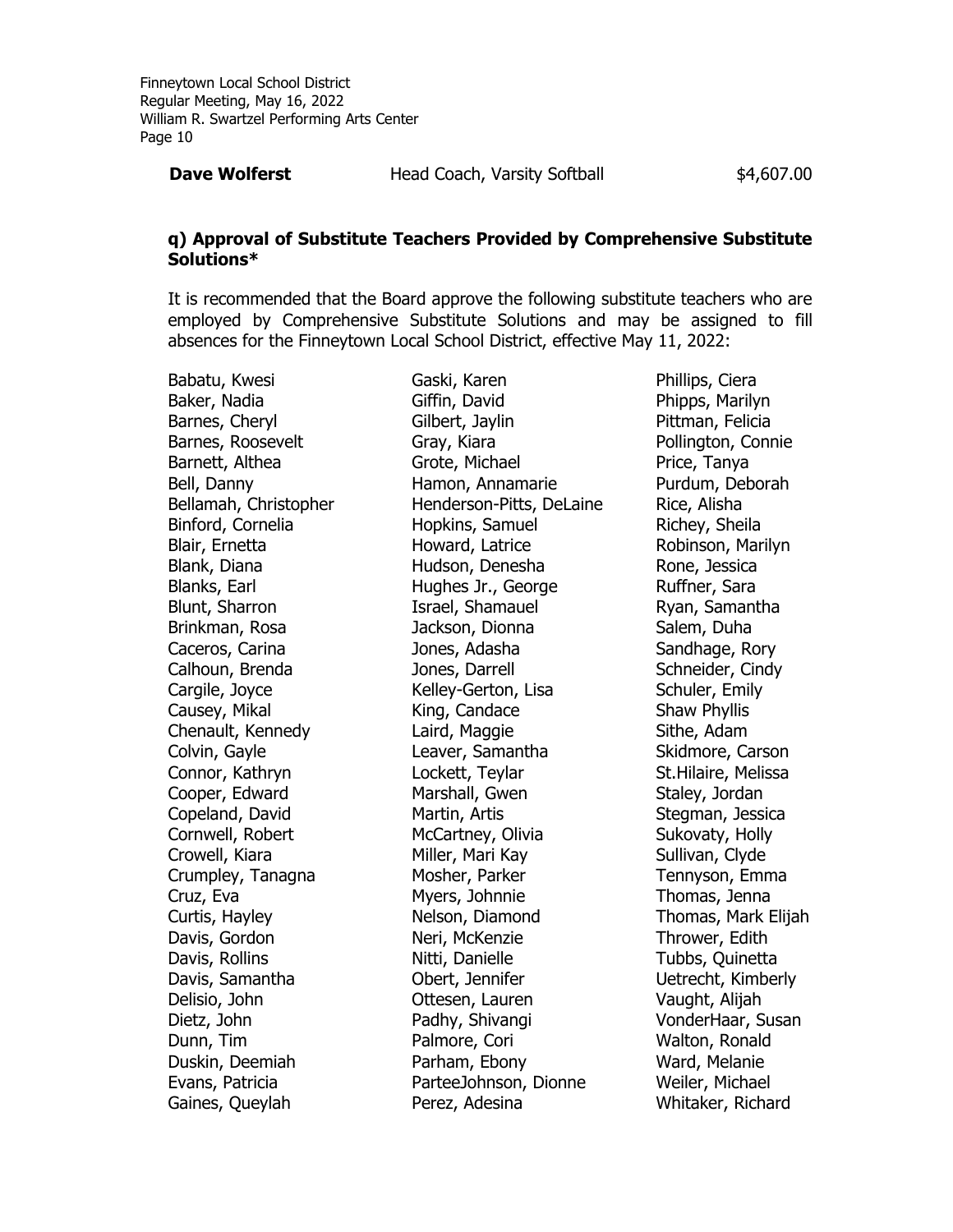> Wiggs, Joanne<br>Williams, Carlo Williams, Carla Williams, Tracey Wilson, Brooklyn Winter, Stephany Wise, Donnise

Wolke, Sophia Yisrael, Nesyah Young, Raven

## **r) Adoption of Resolution -Verifying Assistant Principal Assignment**

It is recommended that the Board adopt the following resolution verifying the assignment of Assistant Principal:

WHEREAS, the Finneytown Local School District wishes to employ Jessica Martin (OH3107492) as an Elementary Assistant Principal responsible for grades K-6 and

WHEREAS, Jessica Martin holds a current Ohio Department of Education Principal License for grades 4-9 and,

WHEREAS the Ohio Department of Education allows for the issuance of a one year Alternative Principal License which allows candidates to work in an Ohio school as a principal or assistant principal for grades that do not conform with their current license,

NOW, THEREFORE, be it resolved by the Finneytown Local School District Board of Education that Jessica Martin will assume a position as Elementary Assistant Principal upon the issuance of an Alternative Principal License for grades PK-6 by the Ohio Department of Education.

## **s) Approval of Change Orders\***

It is recommended that the Board approve the following change orders for the new K-6 Elementary construction project:

## **1) Change Order #S60 – Skanska Contract**

Add \$561.19 for the addition of two concrete mow strips below the metal panel walls at the front of the building. At the District's preference, the mow strips were added to help keep lawn mowers and string trimmers away from the metal panels to avoid damaging them. Refer to the sketch included in the attachment.

## **2) Change Order #S63 – Skanska Contract**

Add \$65,438.58 for the Monument Sign. The pricing is based on the following: Bulletin #09R (two-element design); Delete interior CMU wythes; Use masonry veneer currently on site; 16 mm pixel pitch digital sign; Provide "8850" dimensional numbers. Exclude "Finneytown Elementary" dimensional letters.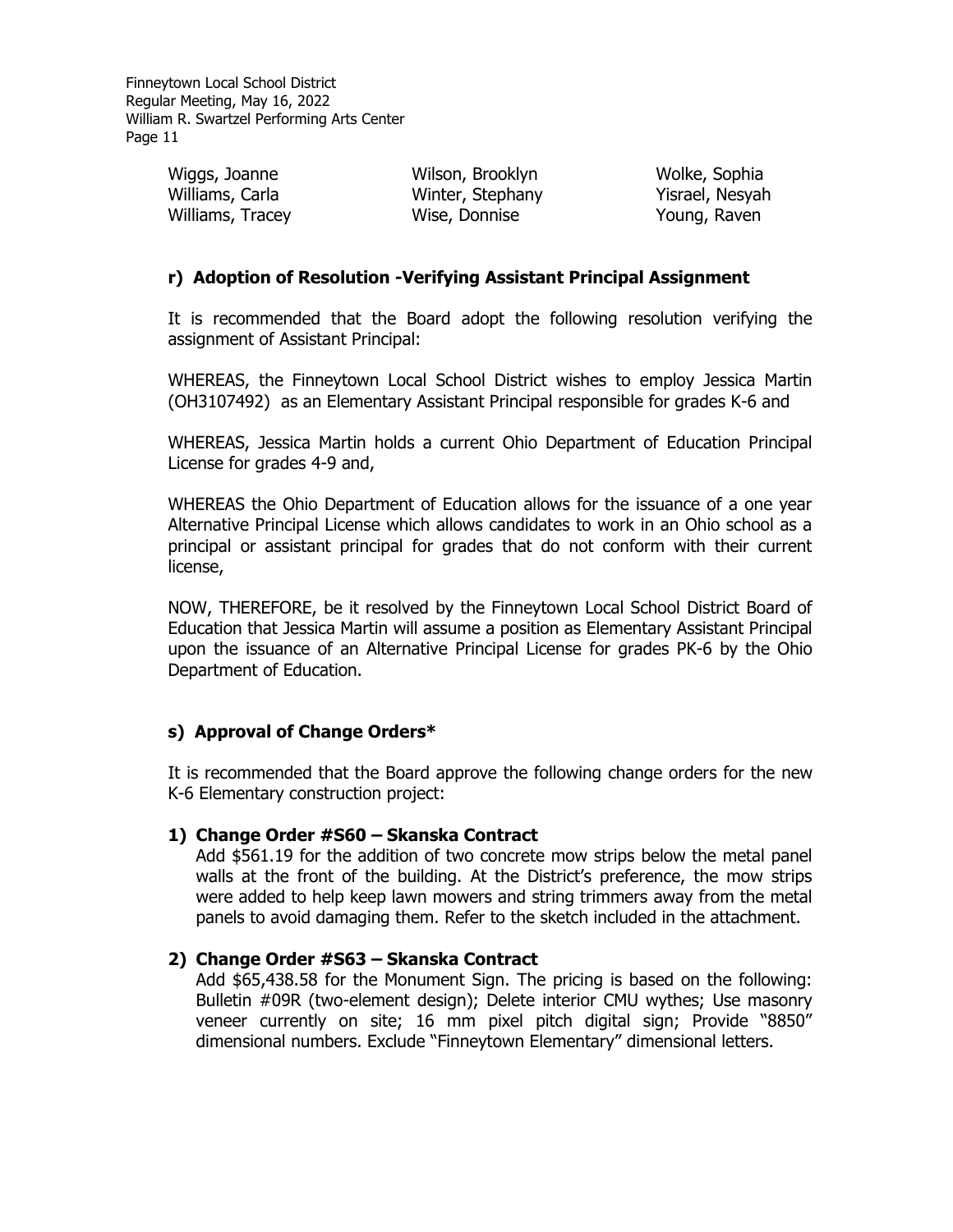# **3) Change Order #S64 – Skanska Contract**

Add \$619.11 to provide stands/bases for the existing convection ovens. The change order includes two stands, one for the oven moving to Finneytown Elementary and one for the oven remaining at Brent Elementary.

# **t) Approval of Agreement - HCESC\***

It is recommended the Board approve the following agreement:

Finneytown Local School District with Hamilton County Educational Service Center to provide specific special services and instructional services for the 2022-2023 school year.

The projected cost is \$664,973 to the General Fund and \$840,653 to all funds.

# **u) Approval of Resolution - Auxiliary Participation\***

It is recommended that the Board approve the following resolution of participation: Central Baptist Academy and St. Vivian School with Hamilton County Educational Service Center to cooperatively provide services for the 2022-2023 school year under the non-public school auxiliary services program.

# **v) Adoption of Resolution – Approval of Service Fund Payment\***

It is recommended that the Board approve payment from the Service Fund, per ORC 3315.15, for the appropriate expenses incurred by a district board member attending the OSBA Board Leadership Institute Conference on May 6-7, 2022.

# **w) Approval of Graduation Class of 2022**

It is recommended that the Board approve the Finneytown High School Graduation Class of 2022 (see attached roster), pending successful completion of all requirements.

# **x) Approval of Student Fees - 2022-2023\***

It is recommended that the Board approved the following Student Fees for the 2022- 2023 school year:

# **Secondary Campus**

### **Seventh Grade 675.00**

ID, assignment books, bus trips, media center supplies and consumable classroom supplies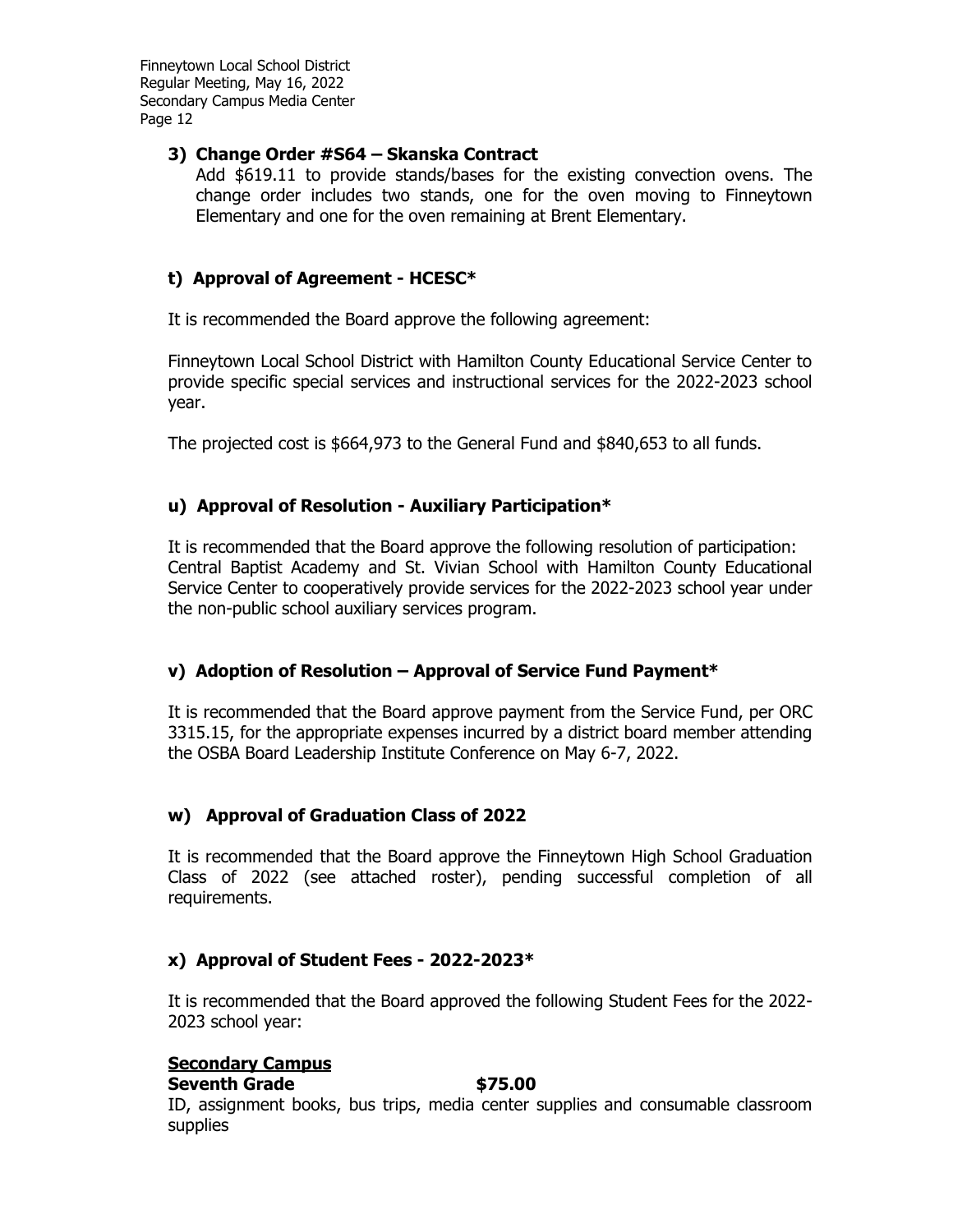### **Eighth Grade \$75.00**

ID, assignment books, bus trips, media center supplies, and consumable classroom supplies

### **Ninth Grade \$105.00**

ID, school planner, bus trips, media center supplies and consumable classroom supplies

### **Tenth Grade \$105.00**

ID, school planner, bus trips, media center supplies and consumable classroom supplies

### **Eleventh Grade 895.00**

ID, school planner, bus trips, media center supplies and consumable classroom supplies

### **Twelfth Grade \$80.00**

ID, school planner, bus trips, media center supplies and consumable classroom supplies

### Additional / Optional Fees:

| Summer Credit Retrieval     | \$0.00  |
|-----------------------------|---------|
| <b>Student Parking Pass</b> | \$50.00 |
| Painted Parking Spot Fee    | \$25.00 |

### Additional fees may apply for other materials/events including, but not limited to:

| <b>Field Trips</b>               |
|----------------------------------|
| <b>Lost Books</b>                |
| <b>Media Center Fines</b>        |
| <b>Book Rebinding Fees</b>       |
| <b>Advance Placement Testing</b> |
| Washington D.C. Trip             |
| Yearbook                         |
| <b>Memory Book</b>               |

Summer School Summer Sports Camps Sporting Event Admission Musical/Play Admission School Dances Prom/Homecoming Tickets Spirit Packs Band Camp

# **Elementary**

## **Full-Day Kindergarten \$40.00**

Consumer supplies (such as paper), items for projects, subscriptions (magazines), assemblies, art and science supplies

## **First Grade \$25.00**

Consumable supplies (such as paper), items for projects, subscriptions (magazines), assemblies, art and science supplies

### **Second Grade \$25.00**

Consumable supplies (such as paper), items for projects, subscriptions (magazines), assemblies, art and science supplies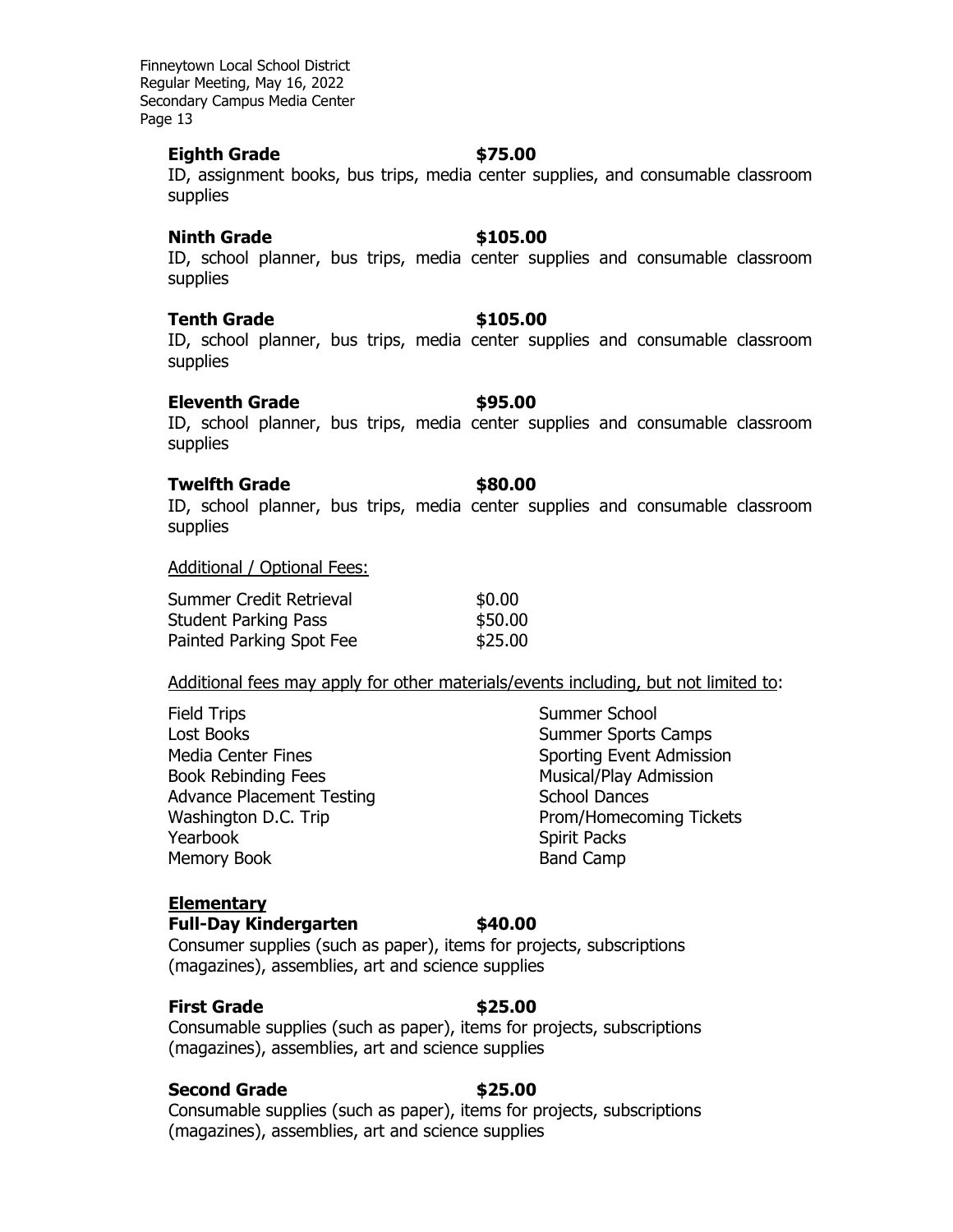## **Third Grade \$30.00**

## Consumable supplies (such as paper), items for projects, subscriptions (magazines), assemblies, art and science supplies

## **Fourth Grade 630.00**

Consumable supplies (such as paper), items for projects, subscriptions (magazines), assemblies, art and science supplies, recorders for music

# **Fifth Grade**  $\qquad$  **\$35.00**

Consumable supplies (such as paper), items for projects, subscriptions (magazines), assemblies, art and science supplies, assignment and vocabulary books

# **Sixth Grade \$35.00**

Consumable supplies (such as paper), items for projects, subscriptions (magazines), assemblies, art and science supplies, assignment and vocabulary books

# **y) Approval of School Meal Prices - 2022-2023 School Year\***

It is recommended that the Board approve the following school meal prices for the 2022-2023 school year: SUPER

|                   |                |              | <b>SUPER</b>  |                  |
|-------------------|----------------|--------------|---------------|------------------|
|                   | <b>REGULAR</b> | <b>SUPER</b> | <b>DELUXE</b> |                  |
|                   | <b>LUNCH</b>   | LUNCH        | <b>LUNCH</b>  | <b>BREAKFAST</b> |
|                   | 2022-23        | 2022-23      | 2022-23       | 2022-23          |
| <b>Elementary</b> | \$2.75         | N/A          | N/A           | \$1.75           |
| <b>Secondary</b>  | \$3.00         | \$3.50       | N/A           | \$1.75           |
| <b>Milk</b>       | \$0.60         |              |               |                  |

Meal pricing for students is the same as pre-pandemic.

# **z) Acceptance of Donations\***

It is recommended that the Board accept the following donations:

A \$504.00 cash donation for a Museum Tickets Grant to the Finneytown Secondary Campus from the Secondary PTA on April 7, 2022.

A \$100.00 cash donation from an anonymous source for the Finneytown Local School District social work fund on April 18, 2022.

A \$6,000.00 cash donation for band camp scholarships from the Finneytown Music Parents Association on April 11, 2022.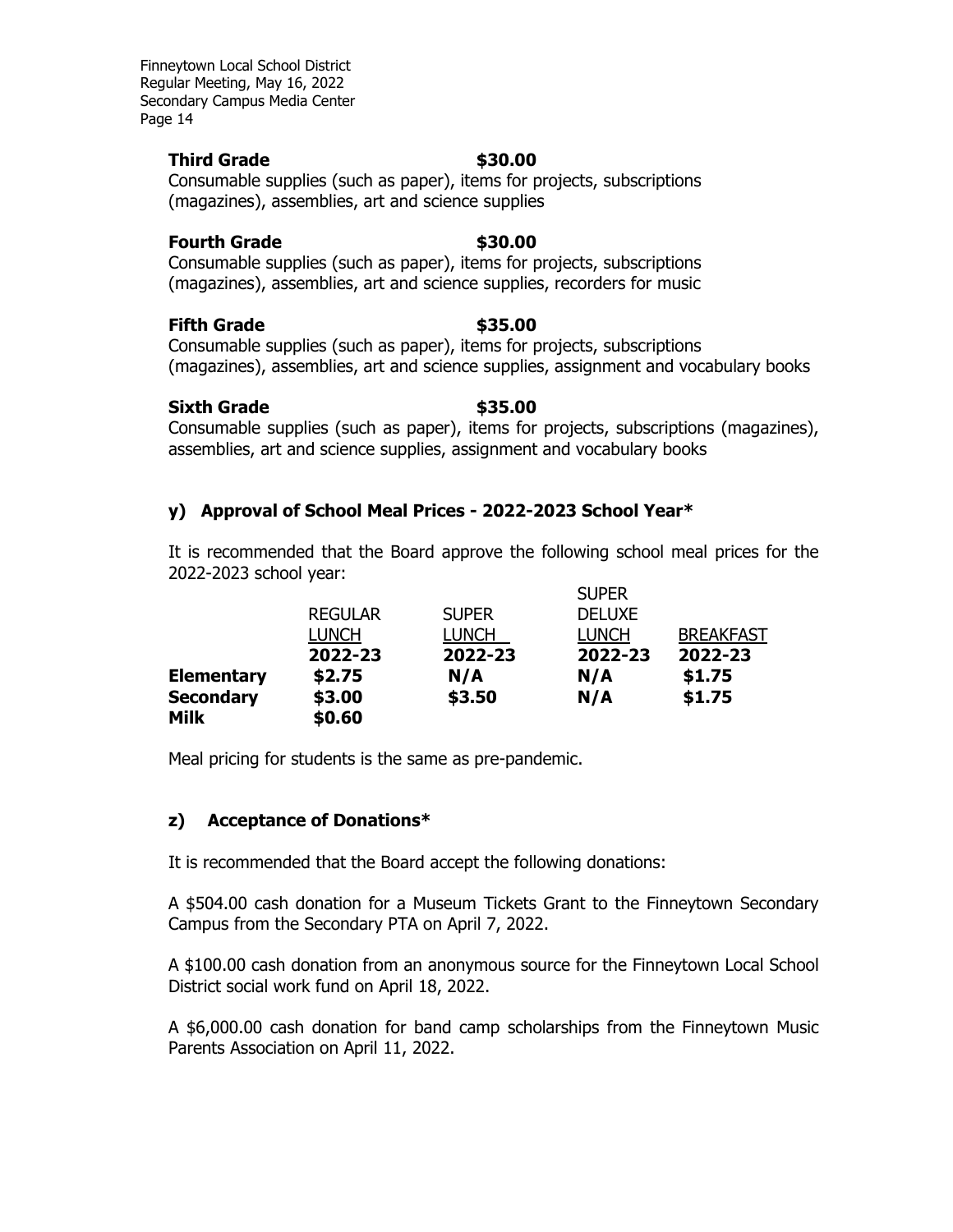> A \$21,937.50 cash donation for one-half of the cost of new marching band uniforms from the Finneytown Music Parents Association on April 18, 2022.

> A trumpet valued at \$300.00 to the Finneytown music department from Bruce Haag, 618 Vincennes Ct, Cincinnati, OH, 45231 on April 21, 2022.

> Twelve (12) new Osram Sylvania replacement light bulbs valued at \$211.56 for the William R. Swartzel Performing Arts Center from Vineyard Finneytown Community Church on March 29, 2022.

> Five (5) four-top booths, three (3) two-top booths and four (4) two-person tables valued at \$6,000.00 from the Subway Restaurant in Finneytown at Winton and Galbraith Rds. to the Finneytown Local School District on May 5, 2022.

> A \$1,000.00 cash donation to the Finneytown Athletic Department from the Finneytown Athletic Association on May 11, 2022.

# **12. Approval of Memorandum of Understanding – Staff Recognition Day**

# **MEMORANDUM OF UNDERSTANDING REGARDING STAFF RECOGNITION DAY**

FINNEYTOWN LOCAL SCHOOL DISTRICT BOARD OF EDUCATION AND FINNEYTOWN ASSOCIATION OF SUPPORT PERSONNEL

This Memorandum of Understanding ("MOU") is entered into by and between the Board of Education of the Finneytown Local School District (the "Board") and the Finneytown Association of Support Personnel ("the Association") (collectively, "the Parties").

**WHEREAS**, the Board and the Association are parties to a collective bargaining agreement for the period of July 1, 2019 through June 30, 2022 (the "Agreement"); and

**WHEREAS**, in the course of negotiations for a successor agreement, the parties mutually agreed upon payment for covered bargaining unit members for their attendance at the 2022 Staff Recognition Day which is to occur on May 31, 2022; and

**WHEREAS**, the parties wish to outline the terms in which staff members will be compensated for their attendance at the 2022 Staff Recognition Day;

**NOW THEREFORE**, the parties agree as follows:

1. Covered bargaining unit members will be paid for time in attendance at the 2022 Staff Recognition Day.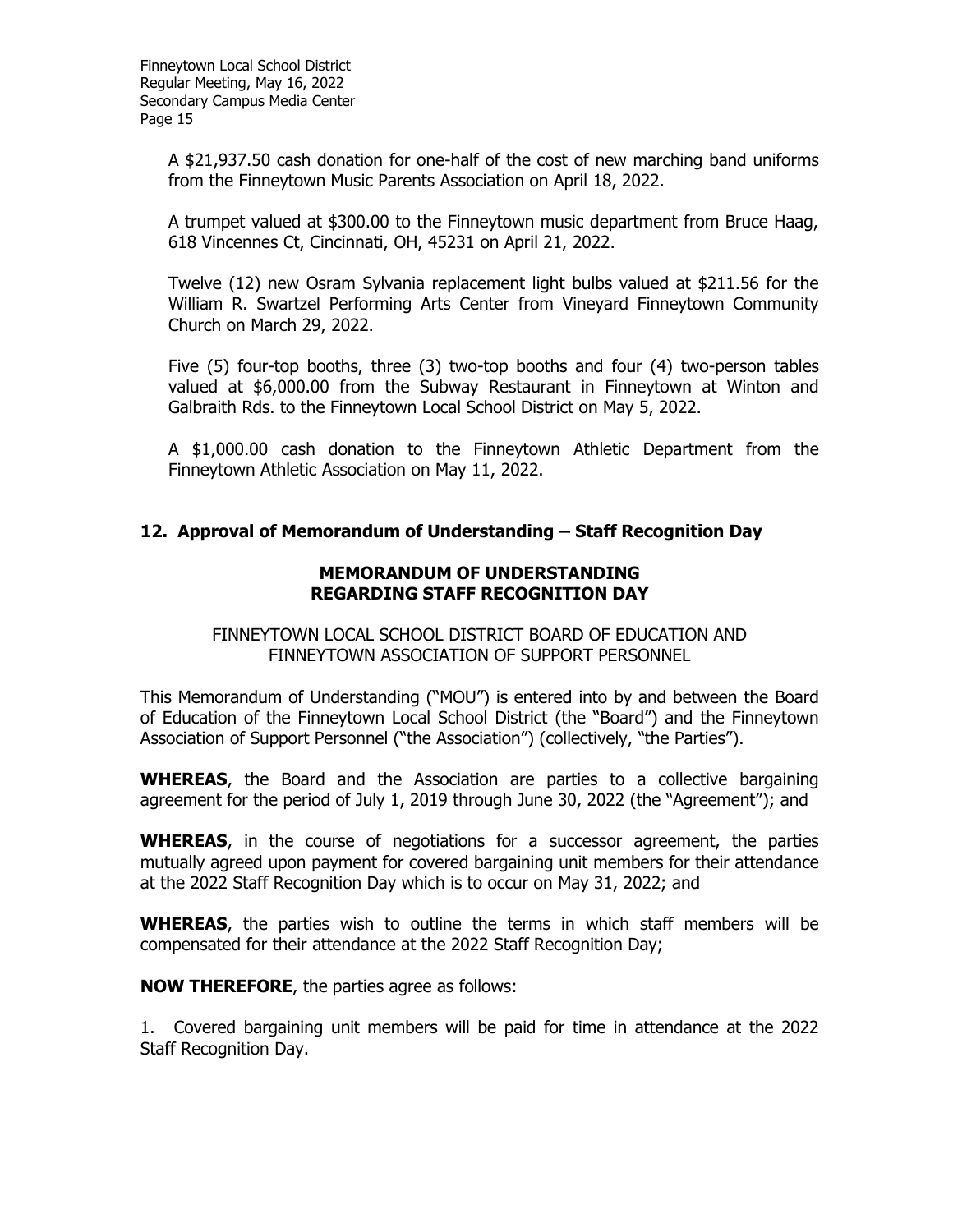2. The parties understand that this payment for attendance at the Staff Recognition Day is not an extension of contract days for bargaining unit members whom contracts expire prior to May 30, 2022.

3. Covered bargaining unit members whom contracts expire prior to May 30, 2022 will not receive holiday pay for Memorial Day even if they attend the Staff Recognition Day on May 31, 2022.

4. Bargaining unit members shall also be eligible for extra work (i.e. moving duties) on, and after May 31, 2022, which shall be subject to the same holiday pay exclusions as set forth herein.

5. To the extent this MOU conflicts with Ohio Revised Code Section 3319.087, the provisions of this MOU shall supersede and replace Revised Code 3319.087.

6. The Parties affirm and agree that this MOU shall prevail over any contrary provision in the Agreement.

7. This MOU constitutes the entire agreement between the Board and the Association regarding the issues outlined herein.

8. There are no other written or verbal agreements, understandings or arrangements between the Parties regarding the issues outlined herein. Any amendment to this MOU must be in writing and signed by the Parties.

9. The Parties have reviewed this MOU with their representatives, understand its terms and conditions, are voluntarily executing this MOU, and each signatory to this MOU represents that he or she has the authority to enter into this MOU on behalf of his or her party.

# **13. Approval of Negotiated Master Contract and Memoranda of Understanding - Finneytown Education Association**

It is recommended that the Board approve the Negotiated Master Contract between Finneytown Local School District and Finneytown Education Association, effective August 1, 2022 through July 31, 2025, including the following memoranda of understanding:

# **MEMORANDUM OF UNDERSTANDING REGARDING OHIO EVALUATION SYSTEMS**

# FINNEYTOWN LOCAL SCHOOL DISTRICT BOARD OF EDUCATION AND FINNEYTOWN EDUCATION ASSOCIATION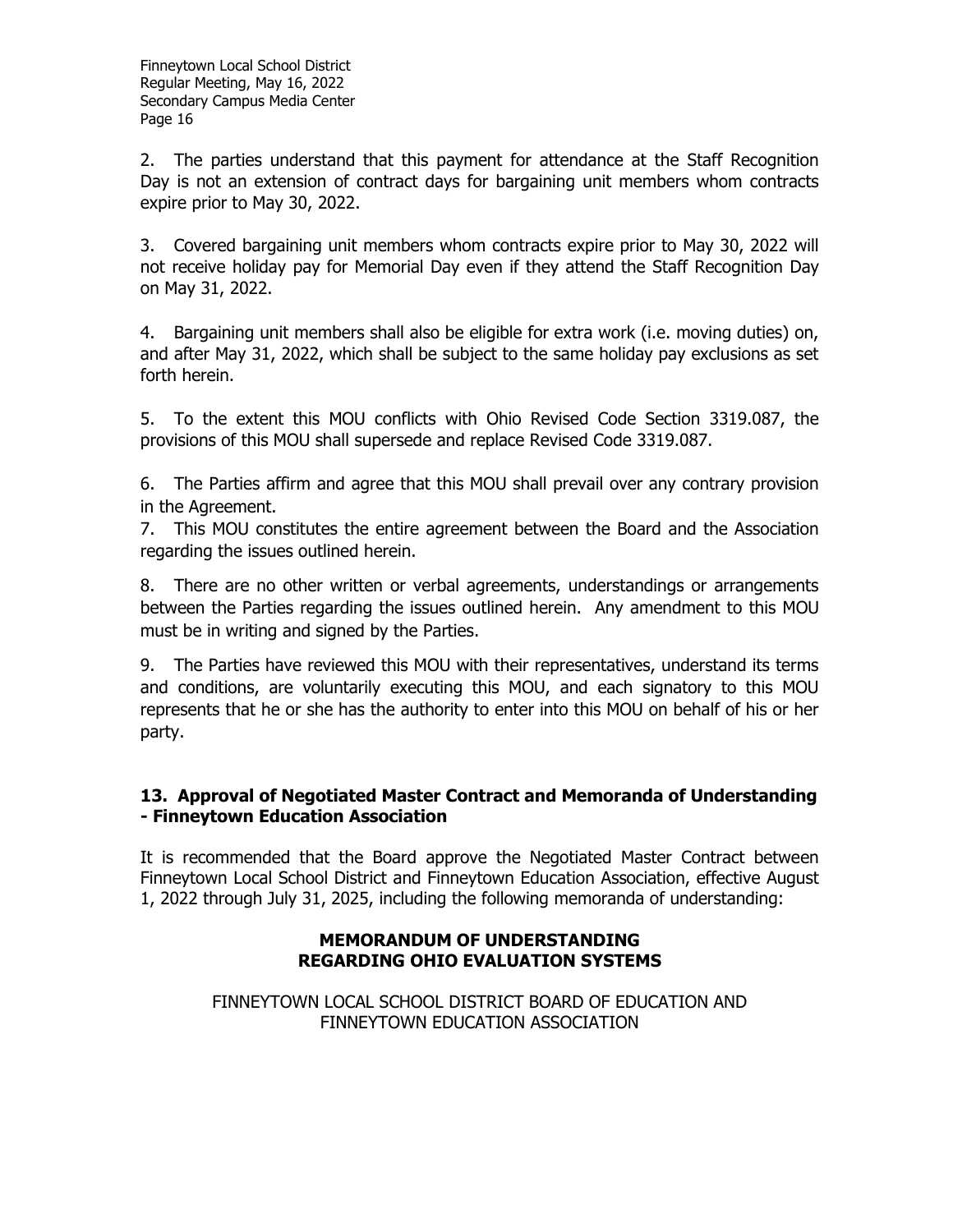This Memorandum of Understanding is entered into by the **FINNEYTOWN LOCAL SCHOOL DISTRICT BOARD OF EDUCATION** ("Board") and the **FINNEYTOWN EDUCATION ASSOCIATION** ("Association").

**WHEREAS,** the Board and the Association are parties to a current Collective Bargaining Agreement in effect from August 1, 2022 through July 31, 2025;

**WHEREAS,** the Board of Education is responsible for a standards-based teacher evaluation policy and school counselor evaluation policy which conforms to the framework for evaluation of teachers and counselors as approved by the State Board of Education;

**WHEREAS,** the Board and the Association wish to enter into a Memorandum of Understanding regarding the use of the Ohio Teacher Evaluation System ("OTES") and theOhio School Counselor Evaluation System ("OSCES") during the 2022- 25 school years;

**NOW, THEREFORE, BE IT AGREED** upon by the Board and the Association as follows:

- 1. For the 2022-25 school years, the Board and the Association agree to implement OTES and OSCES in place of the current Collective Bargaining Agreement Evaluation System (Article 3.10) for all members who meet the definition of "teacher" or "counselor" in Ohio Revised Code sections 3319.111 and 3319.113, respectively.
- 2. Given the dynamic nature of the mandated teacher evaluation process, the Board authorizes the Superintendent to establish and maintain an ongoing Evaluation Policy Consultation committee, with continuing participation by the Association and for the express purpose of recommending necessary changes to the Board for the appropriate revision of this policy. This committee shall be comprised of an equal number of Administrators, appointed by the Superintendent, and members, appointed by the Association President.
- 3. Prior to making any changes or modifications to any of the attached documents (Board Policy, Teacher and Counselor Evaluation Handbook and Timeline), the Board shall notify the Association President at least two (2) weeks in advance of any contemplated change and convene the Evaluation Policy Consultation committee for the purposes of discussing the changes and collaborating to resolve any conflicts.
- 4. If consensus is not reached, and the outlying issues materially affect terms and conditions of employment, the Board will have a bargaining obligation over those areas that are in disagreement before implementation. The Association may exercise any and all rights in accordance with the Collective Bargaining Agreement and with Ohio Revised Code Chapter 4117.
- 5. Schedule for Evaluation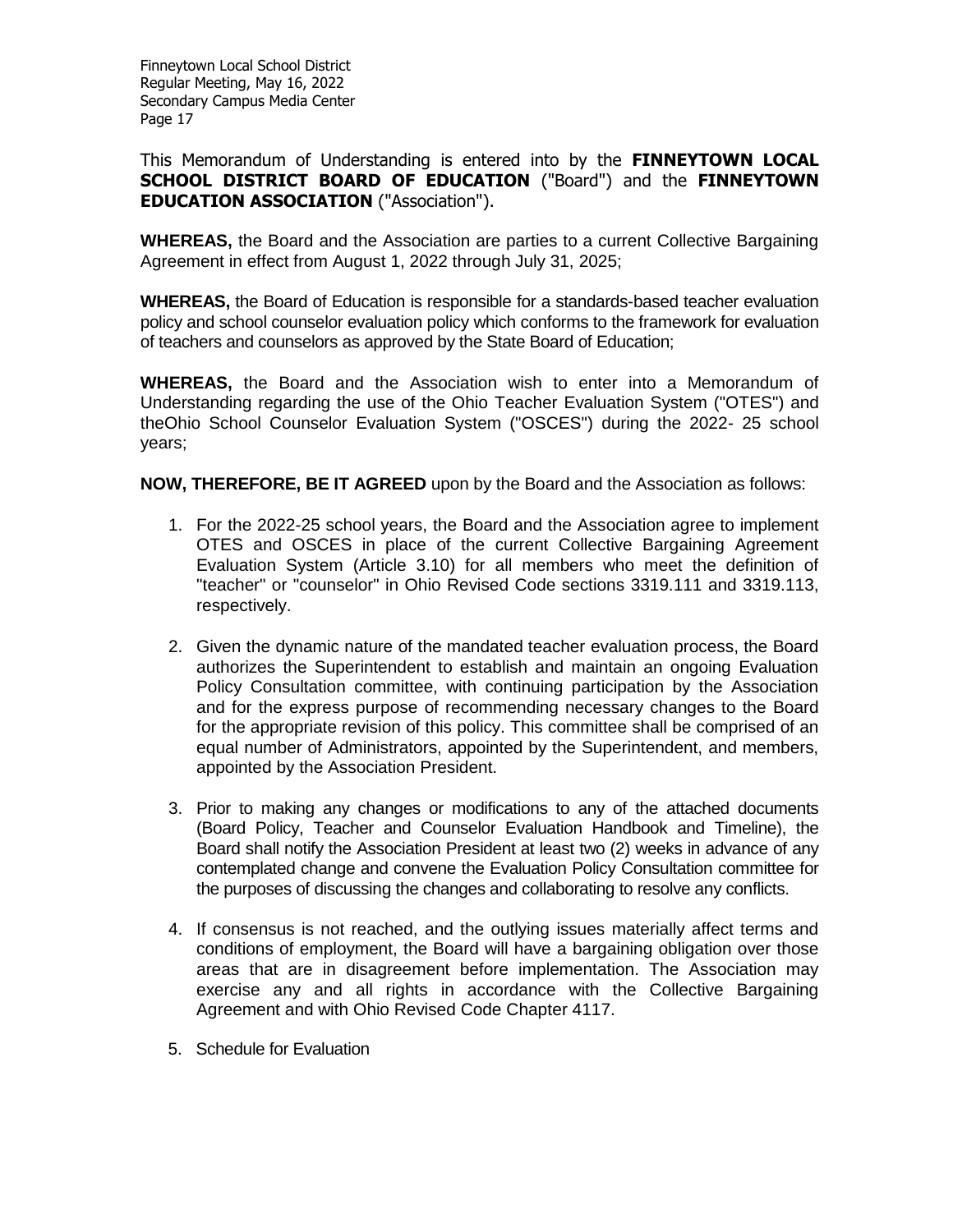All teachers shall receive one formal written evaluation each school year except as follows:

Teachers who received a final summative educator effectiveness rating of "Accomplished" or "Skilled" on their most recent evaluation.

Teachers who receive a final summative educator effectiveness rating of "Accomplished" on their most recent evaluation may be evaluated every three years as long as the teacher's student academic growth measure the most recent school year which data is available is average or higher.

Teachers who receive a final summative educator effectiveness rating of "Skilled" on their most recent evaluation may be evaluated every two years as long as the teacher's student academic growth measured for the most recent school year for which date is available is average or higher.

In any year in which a teacher who has not been formally evaluated as a result of having previously received a rating of "Accomplished" or "Skilled", the credentialed evaluator shall conduct a minimum of a walk through and hold one post conference with the teacher. A teacher who does not receive a full evaluation under this section must still complete a growth plan.

A teacher who is on leave for 50% or more of the school year will not be evaluated.

A teacher who is retiring at the end of the school year will not be evaluated as long as the teacher has submitted and the Board of Education accepts a notice of retirement on or before December 1 of the school year.

Notwithstanding any of the exceptions listed above, all teachers shall be evaluated in any year in which their contract is up for renewal or nonrenewal, or in which the teacher shall become eligible for a continuing contract.

The evaluation shall be conducted and completed no later than the first day of May and the teacher being evaluated shall receive a written report of the results of this evaluation not later than the tenth day of May, unless the teacher is being recommended for non-renewal. In that case, the teacher shall receive a written report of the results of the evaluation by May 1.

6. Only personnel on administrative contracts with proper certification and credentialing from the Ohio Department of Education shall evaluate bargaining unit members. However, those credentialed evaluators serving in a dual administrator/teaching role shall be permitted to conduct only walkthroughs on bargaining unit members.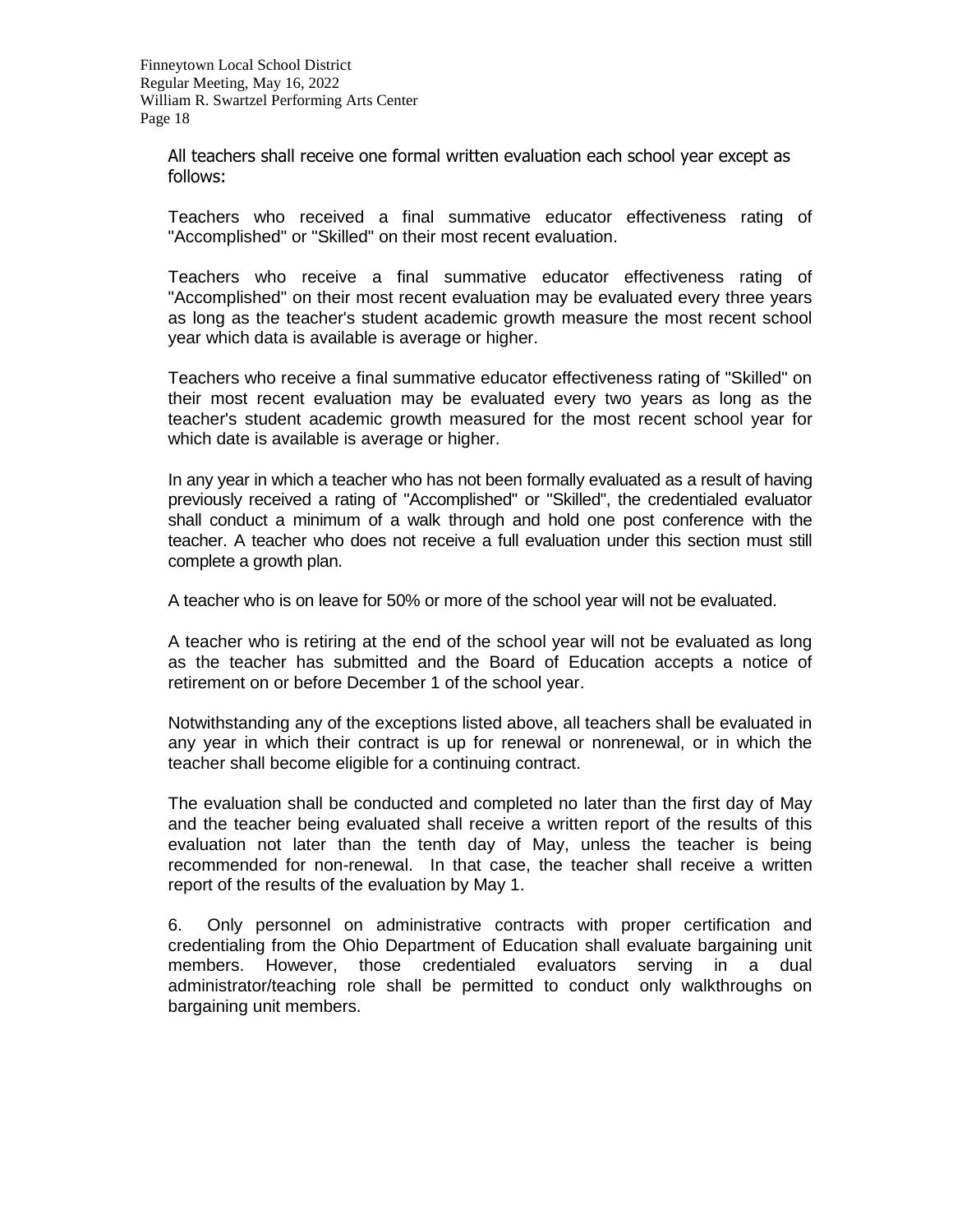### **MEMORANDUM OF UNDERSTANDING REGARDING STIPENDS VIA ESSER FUNDS**

## FINNEYTOWN LOCAL SCHOOL DISTRICT BOARD OF EDUCATION AND FINNEYTOWN EDUCATION ASSOCIATION

This Memorandum of Understanding ("MOU") is entered into by and between the Board of Education of the Finneytown Local School District (the "Board") and the Finneytown Education Association (the "Association") (collectively, the "Parties"). **WHEREAS**, the Board and the Association are parties to a collective bargaining agreement for the period of August 1, 2022 through July 31, 2025 (the "Agreement"); and

**WHEREAS**, in the course of negotiations, the Parties acknowledged that since March 17, 2020, all staff members of the Finneytown Local School District have been responsible for challenging and additional responsibilities due to COVID-19; and

**WHEREAS**, Elementary and Secondary School Emergency Relief (ESSER) Fund dollars were appropriated to state education agencies (SEAs) based on the previous year's Title I shares, with 90% allocated to local education agencies that received a Title I allocation in the most recent fiscal year; and

**WHEREAS**, the law allows districts to spend their ESSER funds on a broad range of "Allowable Activities," including, but not limited to the following:

- 1. Coordinate preparedness and response efforts of the district to prevent, prepare for, and respond to COVID-19.
- 2. Activities to address unique needs of low-income students, students with disabilities, English learners, racial and ethnic minorities, students experiencing homelessness, foster youth.
- 3. Develop and implement procedures and systems to improve the preparedness and response efforts of LEA.
- 4. Training and PD for staff on sanitation and minimizing spread of infectious diseases.
- 5. Provide mental health services and supports.
- 6. Plan and implement summer learning and supplemental after-school activities.
- 7. Addressing learning loss by: administering and using high-quality assessments to assess students' academic progress and meet students' academic needs, including through differentiating instruction; implementing evidence-based activities to meet the comprehensive needs of students; providing information and assistance to parent and families on how they can effectively support students, including in a distance learning environment; and/or tracking student attendance and improving student engagement in distance education.
- 8. School facility repairs and improvements to enable operation of schools to reduce risk of virus transmission and exposure to environmental health hazards, and to support student health needs.
- 9. Inspection, testing, maintenance, repair, replacement, and upgrade projects to improve the indoor air quality in school facilities, including mechanical and nonmechanical heating, ventilation, and air conditioning systems, filtering, purification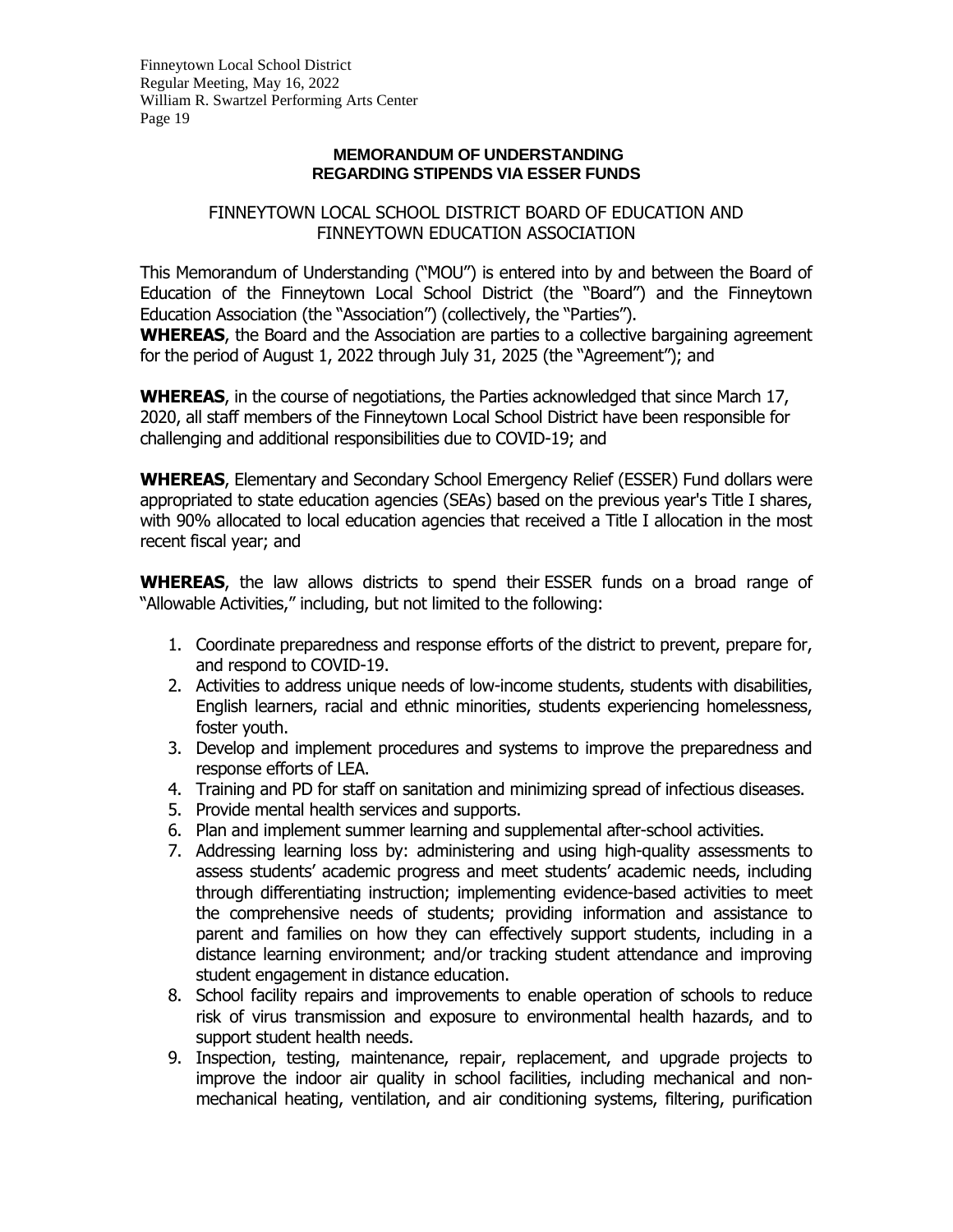and other air cleaning, fans, control systems, and window and door repair and replacement.

10. Other activities necessary to maintain the operations and continuity of services in the LEA and continuing to employ existing staff of the LEA.

**WHEREAS**, the Board extends their gratitude for every Teacher's extra efforts to mitigate the negative effects of the COVID-19 pandemic for the students and school community and desires to provide compensation, for their commitment in fulfilling additional job responsibilities and engaging in Allowable Activities during these challenging and unique times; and

**WHEREAS**, the Parties wish to outline the terms under which compensation will be paid, which will be in accordance with the terms of this MOU.

**NOW THEREFORE**, the Parties agree as follows:

- 1. The Parties agree that a supplemental stipend of \$600.00 will be paid to each fulltime Teacher who employed for the entire 2022-2023 school year for performing Allowable Activities. Such payment shall be made in a single lump sum, less applicable withholdings and deductions, at the end of the 2022-2023 school year if still employed by the Board.
- 2. The Parties agree that a supplemental stipend of \$600.00 will be paid to each fulltime Teacher who employed for the entire 2023-2024 school year for performing Allowable Activities. Such payment shall be made in a single lump sum, less applicable withholdings and deductions, at the end of the 2023-2024 school year if still employed by the Board.
- 3. The Parties agree that a supplemental stipend of \$300.00 will be paid to each parttime (less than thirty (30) hours per week) Teacher who employed for the entire 2022-2023 school year for performing Allowable Activities. Such payment shall be made in a single lump sum, less applicable withholdings and deductions, at the end of the 2022-2023 school year if still employed by the Board.
- 4. The Parties agree that a supplemental stipend of \$300.00 will be paid to each parttime (less than thirty (30) hours per week) Teacher who employed for the entire 2023-2024 school year for performing Allowable Activities. Such payment shall be made in a single lump sum, less applicable withholdings and deductions, at the end of the 2023-2024 school year if still employed by the Board.
- 5. The Parties agree that the supplemental stipend shall be prorated for those employees who start after the first contracted work day.
- 6. The Parties affirm and agree that this MOU shall prevail over any contrary provision in the Agreement.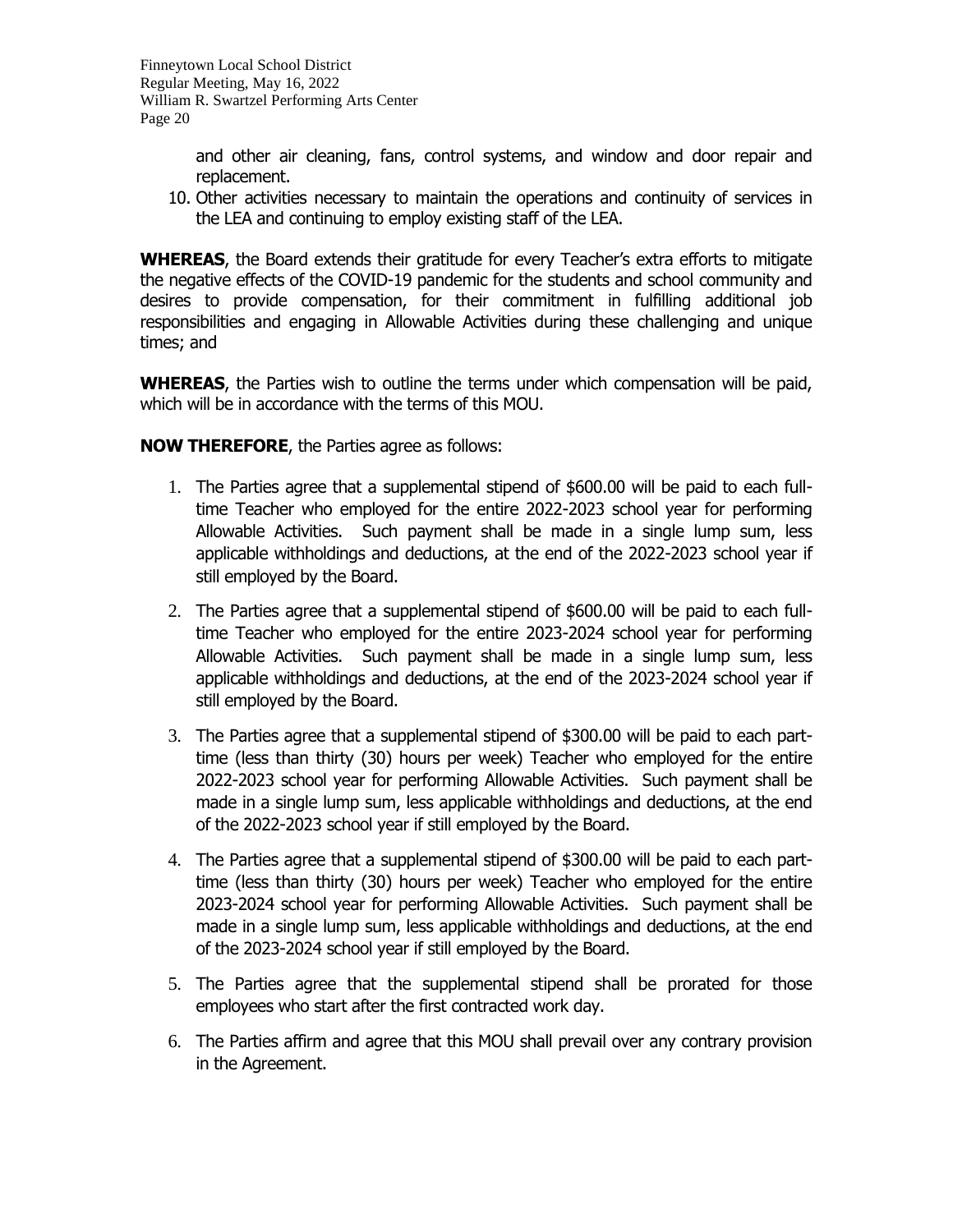- 7. This MOU shall set no precedent and shall not be considered as creating any past practice as between the Parties. The Parties acknowledge that this is a one-time MOU only, for the purposes of addressing the unique facts and circumstances presented herein and as related to the COVID-19 pandemic.
- 8. This MOU constitutes the entire agreement between the Board and the Association regarding the issues outlined herein. There are no other written or verbal agreements, understandings or arrangements between the Parties regarding the issues outlined herein. Any amendment to this MOU must be in writing and signed by the Parties.
- 9. The Parties have reviewed this MOU with their representatives, understand its terms and conditions, are voluntarily executing this MOU, and each signatory to this MOU represents that he or she has the authority to enter into this MOU on behalf of his or her party.

## **14. Approval of Negotiated Master Contract and Memoranda of Understanding - Finneytown Association of Support Personnel**

It is recommended that the Board approve the Negotiated Master Contract between Finneytown Local School District and Finneytown Association of Support Personnel, effective July 1, 2022 through June 30, 2025, including the following memoranda of understanding:

## **MEMORANDUM OF UNDERSTANDING REGARDING CERTAIN MEMBER WORK WEEK**

# FINNEYTOWN LOCAL SCHOOL DISTRICT BOARD OF EDUCATION AND FINNEYTOWN ASSOCIATION OF SUPPORT PERSONNEL

WHEREAS, the Finneytown Local School District Board of Education (hereinafter the "Board") and the Finneytown Association of Support Personnel (hereinafter the "Association") are parties to a Master Contract Agreement which is in effect from July 1, 2022 through June 30, 2025; and

WHEREAS, in accordance with the agreement reached between the parties, a Memorandum of Understanding is to be drafted regarding the one (1) Education Support Personnel whose hours will be changed from 30 hours per week to 29 hours per week;

NOW, THEREFORE, BE IT AGREED, by the Board and the Association as follows:

1. The one (1) Education Support Personnel - Helen Weirich - will be assigned to work 29 hours per week starting at the beginning of the 2022-2023 school year.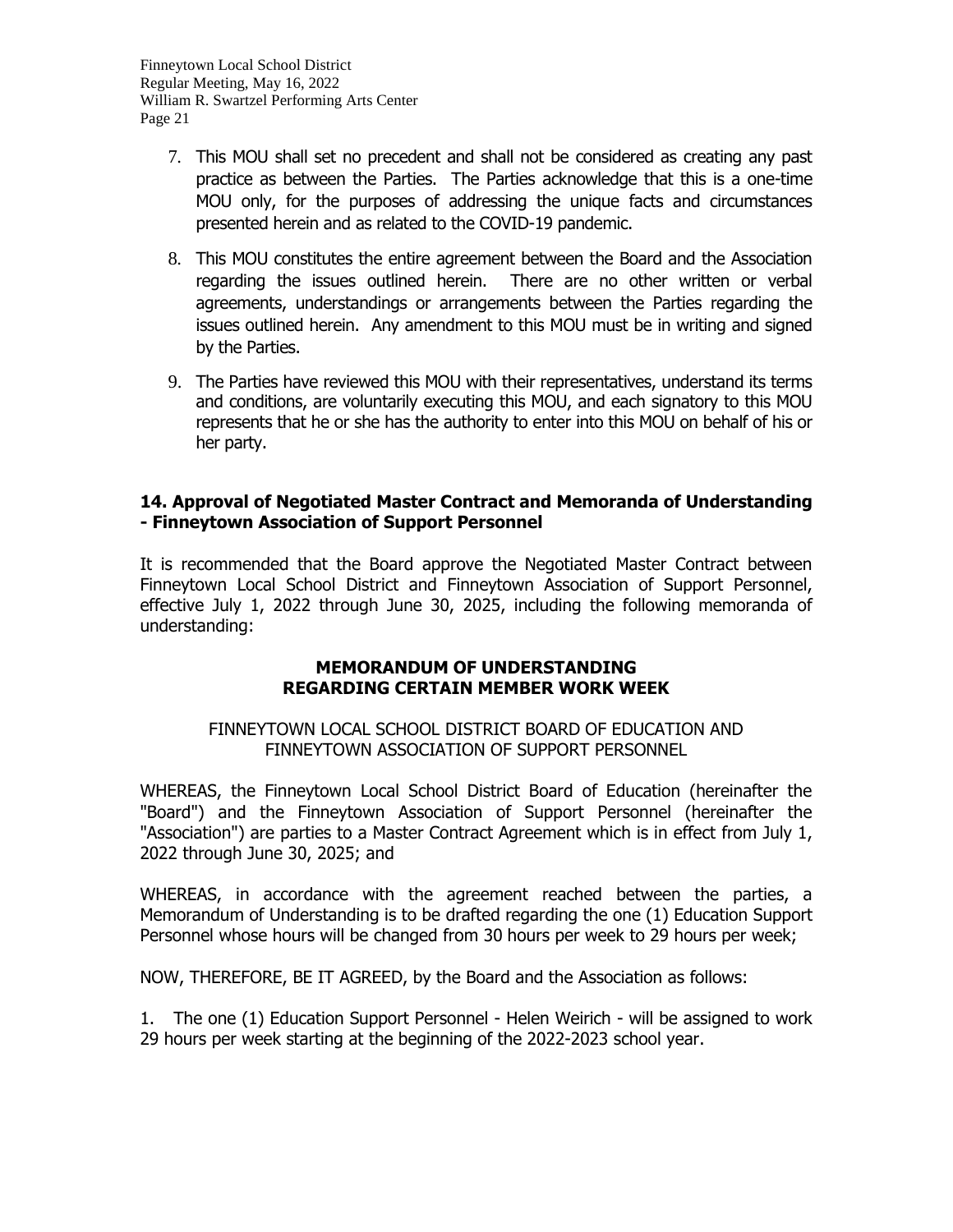2. The Education Support Personnel named above will be paid a Stipend equivalent to the wages lost as a result of working one less hour per week. The stipend will be paid out over 12 months.

This stipend will continue as long as the named employees remain employed by the Finneytown Local School District in an active status. The MOU becomes null and void for any named employee who either returns to 30 or more hours per week or voluntarily reduces their weekly hours below 29 hours per week. An increase in hours must be approved by the Superintendent.

3. Each year, the stipend will increase as the named employees' respective salaries increase.

4. The parties will meet at the end of each school year to determine whether changes in any State or Federal law could require changes to, or the cessation of, the Agreement.

5. This MOU applies only to the one named individual. It sets no precedent nor past practice and it does not apply to future hires. Nothing herein is intended to prohibit the Board of Education from exercising any rights it may have in the collective bargaining agreement with FASP.

6. The named employee knowingly enters into this Agreement and holds the Board harmless for its decision to reduce the employees' hours and the consequences thereof.

## **MEMORANDUM OF UNDERSTANDING REGARDING SUPPLEMENTAL POSITIONS**

### FINNEYTOWN LOCAL SCHOOL DISTRICT BOARD OF EDUCATION AND FINNEYTOWN ASSOCIATION OF SUPPORT PERSONNEL

**WHEREAS,** the Finneytown Local School District Board of Education (hereinafter the "Board") and the Finneytown Association of Support Personnel (hereinafter the "Association") are parties to a Master Contract Agreement which is in effect from July 1, 2020 through June 30, 2025; and

**WHEREAS,** in accordance with the agreement reached between the parties, a Memorandum of Understanding is to be drafted regarding the availability of supplemental positions in the Finneytown Local School District to the Association;

**NOW, THEREFORE, BE IT AGREED,** by the Board and the Association as follows:

1. Per R.C. Section 3313.53(D)(1), licensed teachers in the Finneytown Local School District are offered supplemental positions by the Board first. Per this agreement, all members of the Association's bargaining unit may apply for any open supplemental positions remaining after those positions have been offered to licensed teachers. These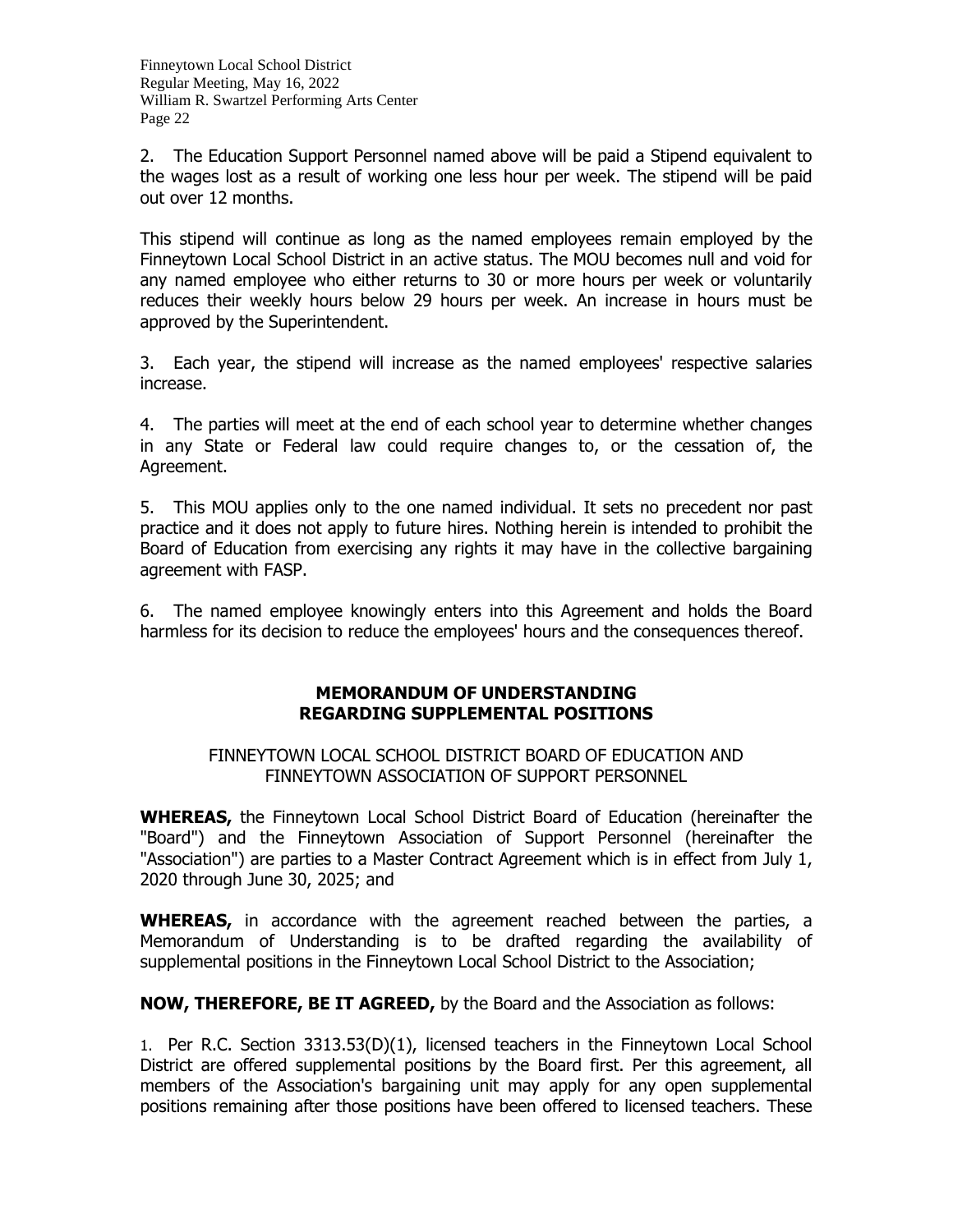positions are attached to and incorporated into this Memorandum. It is understood between the parties that new positions may be created or eliminated depending on the need of the school district from year to year.

2. Per R.C. Section 3313.53(D)(2:) and Section 4120.08 - EMPLOYMENT OF PERSONNEL FOR COCURRICULAR/EXTRA-CURRICULAR ACTIVITIES of the Finneytown Local School District Bylaws and Policies, "The Board may renew the contract of any non-licensed individual, currently employed by the Board for one or more years, without first offering the position held by that individual to employees of the District who are licensed individuals or advertising the position as available to any qualified licensed individuals who are not currently employed by the Board unless otherwise prohibited by a collective bargaining agreement."

3. Both parties agree that all listed positions are defined as "nominal" and shall be treated as with such a designation.

## **MEMORANDUM OF UNDERSTANDING REGARDING STIPENDS VIA ESSER FUNDS**

## FINNEYTOWN LOCAL SCHOOL DISTRICT BOARD OF EDUCATION AND FINNEYTOWN ASSOCIATION OF SUPPORT PERSONNEL

This Memorandum of Understanding ("MOU") is entered into by and between the Board of Education of the Finneytown Local School District (the "Board") and the Finneytown Association of Support Personnel (the "Association") (collectively, the "Parties").

WHEREAS, the Board and the Association are parties to a collective bargaining agreement for the period of July 1, 2022 through June 30, 2025 (the "Agreement"); and

WHEREAS, in the course of negotiations, the Parties acknowledged that since March 17, 2020, all staff members of the Finneytown Local School District have been responsible for challenging and additional responsibilities due to COVID-19; and

WHEREAS, Elementary and Secondary School Emergency Relief (ESSER) Fund dollars were appropriated to state education agencies (SEAs) based on the previous year's Title I shares, with 90% allocated to local education agencies that received a Title I allocation in the most recent fiscal year; and

WHEREAS, the law allows districts to spend their ESSER funds on a broad range of "Allowable Activities," including, but not limited to the following:

- 1. Coordinate preparedness and response efforts of the district to prevent, prepare for, and respond to COVID-19.
- 2. Activities to address unique needs of low-income students, students with disabilities, English learners, racial and ethnic minorities, students experiencing homelessness, foster youth.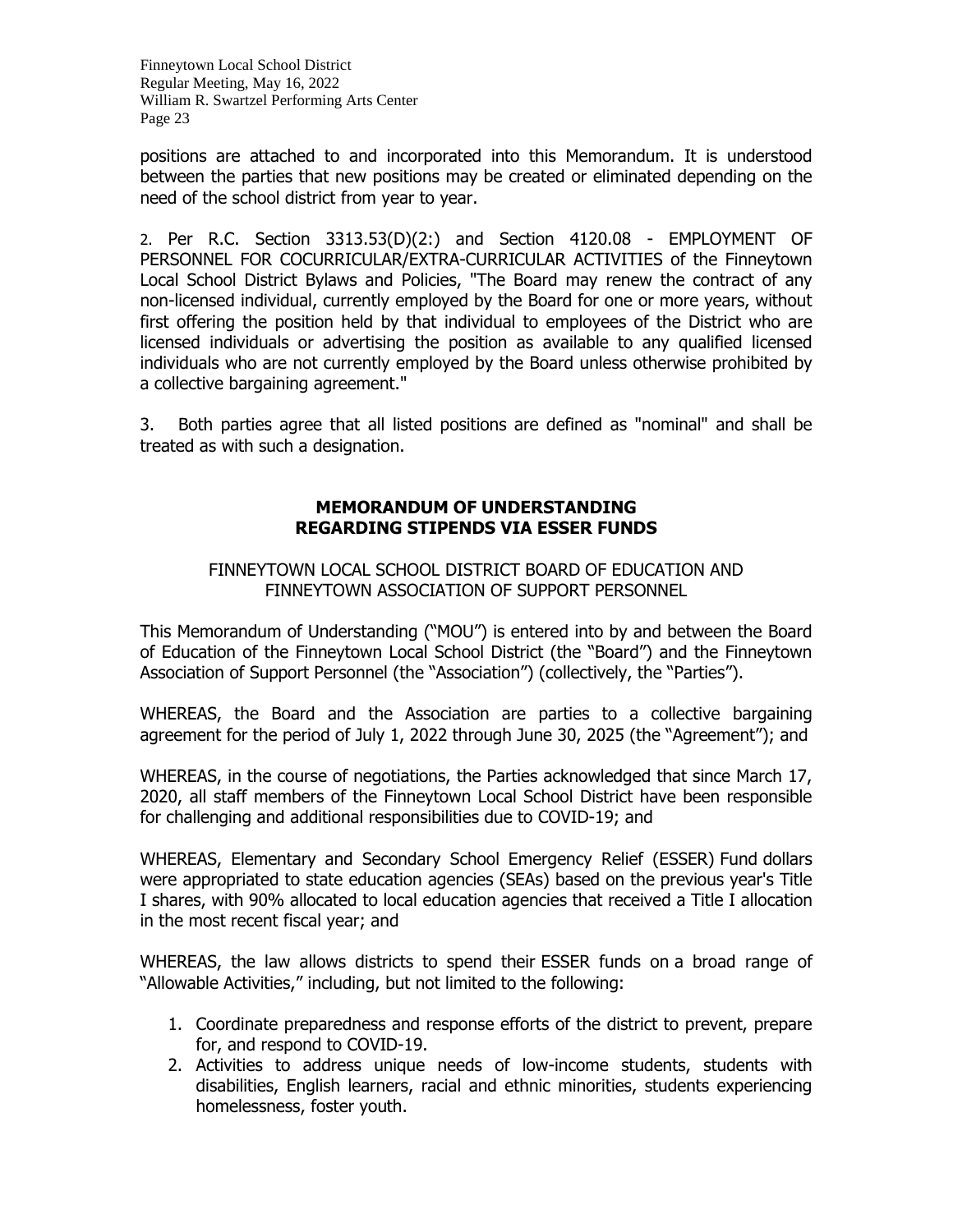- 3. Develop and implement procedures and systems to improve the preparedness and response efforts of LEA.
- 4. Training and PD for staff on sanitation and minimizing spread of infectious diseases.
- 5. Provide mental health services and supports.
- 6. Plan and implement summer learning and supplemental after-school activities.
- 7. Addressing learning loss by: administering and using high-quality assessments to assess students' academic progress and meet students' academic needs, including through differentiating instruction; implementing evidence-based activities to meet the comprehensive needs of students; providing information and assistance to parent and families on how they can effectively support students, including in a distance learning environment; and/or tracking student attendance and improving student engagement in distance education.
- 8. School facility repairs and improvements to enable operation of schools to reduce risk of virus transmission and exposure to environmental health hazards, and to support student health needs.
- 9. Inspection, testing, maintenance, repair, replacement, and upgrade projects to improve the indoor air quality in school facilities, including mechanical and nonmechanical heating, ventilation, and air conditioning systems, filtering, purification and other air cleaning, fans, control systems, and window and door repair and replacement.
- 10. Other activities necessary to maintain the operations and continuity of services in the LEA and continuing to employ existing staff of the LEA.

WHEREAS, the Board extends their gratitude for every member's extra efforts to mitigate the negative effects of the COVID-19 pandemic for the students and school community and desires to provide compensation, for their commitment in fulfilling additional job responsibilities and engaging in Allowable Activities during these challenging and unique times; and

WHEREAS, the Parties wish to outline the terms under which compensation will be paid, which will be in accordance with the terms of this MOU.

NOW THEREFORE, the Parties agree as follows:

- 1. The Parties agree that a supplemental stipend of \$600.00 will be paid to each full-time member employed for the entire 2022-2023 school year for performing Allowable Activities. Such payment shall be made in a single lump sum, less applicable withholdings and deductions, at the end of the 2022-2023 school year if still employed by the Board.
- 2. The Parties agree that a supplemental stipend of \$600.00 will be paid to each full-time member employed for the entire 2023-2024 school year for performing Allowable Activities. Such payment shall be made in a single lump sum, less applicable withholdings and deductions, at the end of the 2023-2024 school year if still employed by the Board.
- 3. The Parties agree that a supplemental stipend of \$300.00 will be paid to each part-time (less than thirty (30) hours per week) member employed for the entire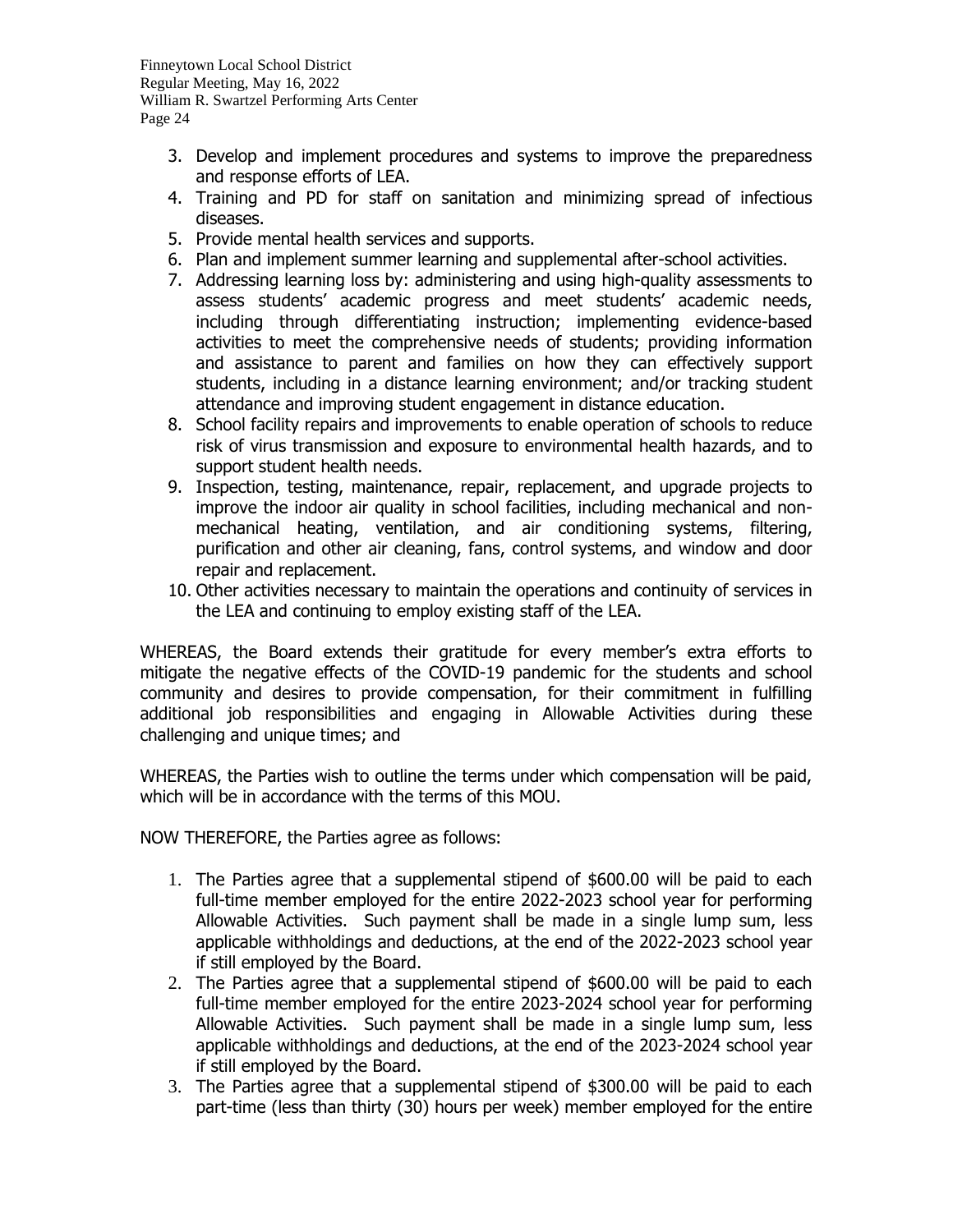2022-2023 school year for performing Allowable Activities. Such payment shall be made in a single lump sum, less applicable withholdings and deductions, at the end of the 2022-2023 school year if still employed by the Board.

- 4. The Parties agree that a supplemental stipend of \$300.00 will be paid to each part-time (less than thirty (30) hours per week) member employed for the entire 2023-2024 school year for performing Allowable Activities. Such payment shall be made in a single lump sum, less applicable withholdings and deductions, at the end of the 2023-2024 school year if still employed by the Board.
- 5. The Parties agree that the supplemental stipend shall be prorated for those employees who start after the first contracted work day.
- 6. The Parties affirm and agree that this MOU shall prevail over any contrary provision in the Agreement.
- 7. This MOU shall set no precedent and shall not be considered as creating any past practice as between the Parties. The Parties acknowledge that this is a one-time MOU only, for the purposes of addressing the unique facts and circumstances presented herein and as related to the COVID-19 pandemic.
- 8. This MOU constitutes the entire agreement between the Board and the Association regarding the issues outlined herein. There are no other written or verbal agreements, understandings or arrangements between the Parties regarding the issues outlined herein. Any amendment to this MOU must be in writing and signed by the Parties.
- 9. The Parties have reviewed this MOU with their representatives, understand its terms and conditions, are voluntarily executing this MOU, and each signatory to this MOU represents that he or she has the authority to enter into this MOU on behalf of his or her party.

# **15. Adoption of Resolution – Expressing Opposition to Ohio HB 616**

WHEREAS, Ohio House Bill 616 (134th General Assembly) has been introduced to amend sections 3313.21, 3314.03 and 3326.11 and to enact section 3313.6029 of the Ohio Revised Code regarding the promotion and teaching of divisive or inherently racist concepts in public schools; and

WHEREAS, the provisions in this bill run contrary to our school district's Mission, Vision, and Core Beliefs; and

WHEREAS, as written, this legislation would allow a body consisting of a population dissimilar to that of the Finneytown Local School District to determine what is controversial or divisive and would threaten the funding of any district that operates counter to that determination; and

WHEREAS, Finneytown Local School District is proudly one of the most diverse school districts in the State of Ohio; and

WHEREAS, Finneytown Local School District recognizes that teaching controversial subjects benefits students and is a way to improve students' critical thinking skills; and